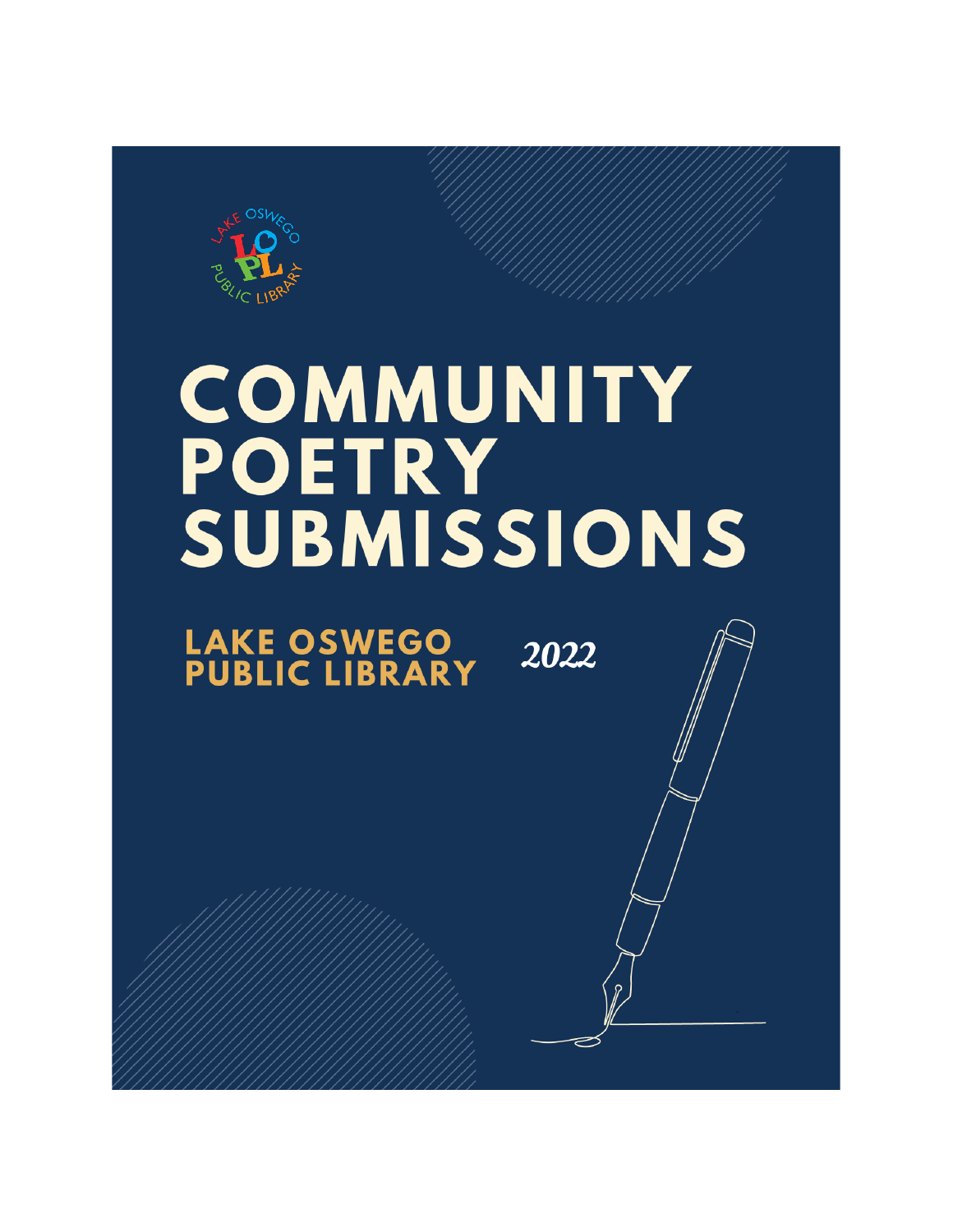In honor of National Poetry Month 2022, the Lake Oswego Public Library invited local poets ages 18 and older to submit 1-2 of their original, unpublished poems to share with the community. We've compiled them here for your enjoyment.

**Thank you, local poets!**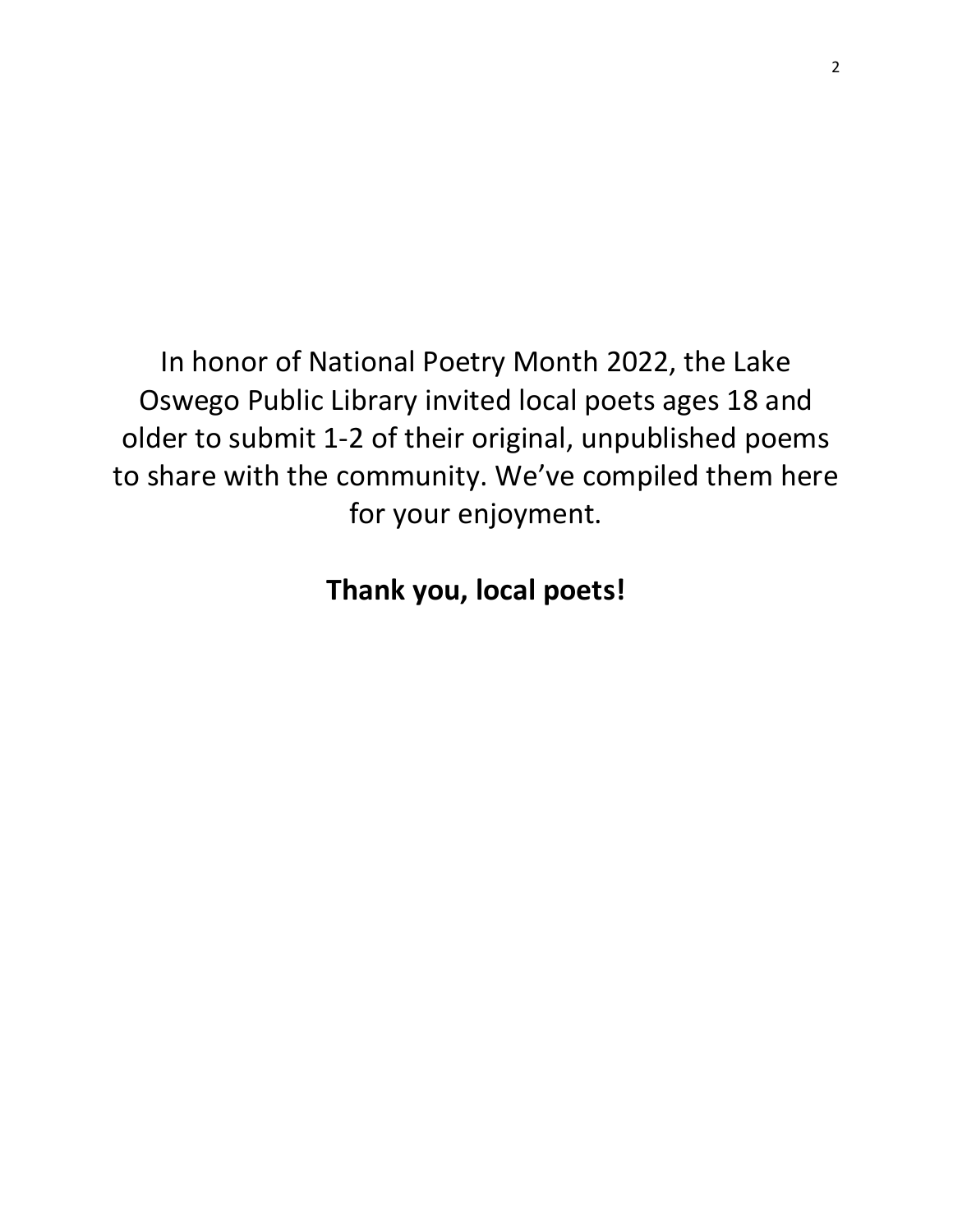#### Contents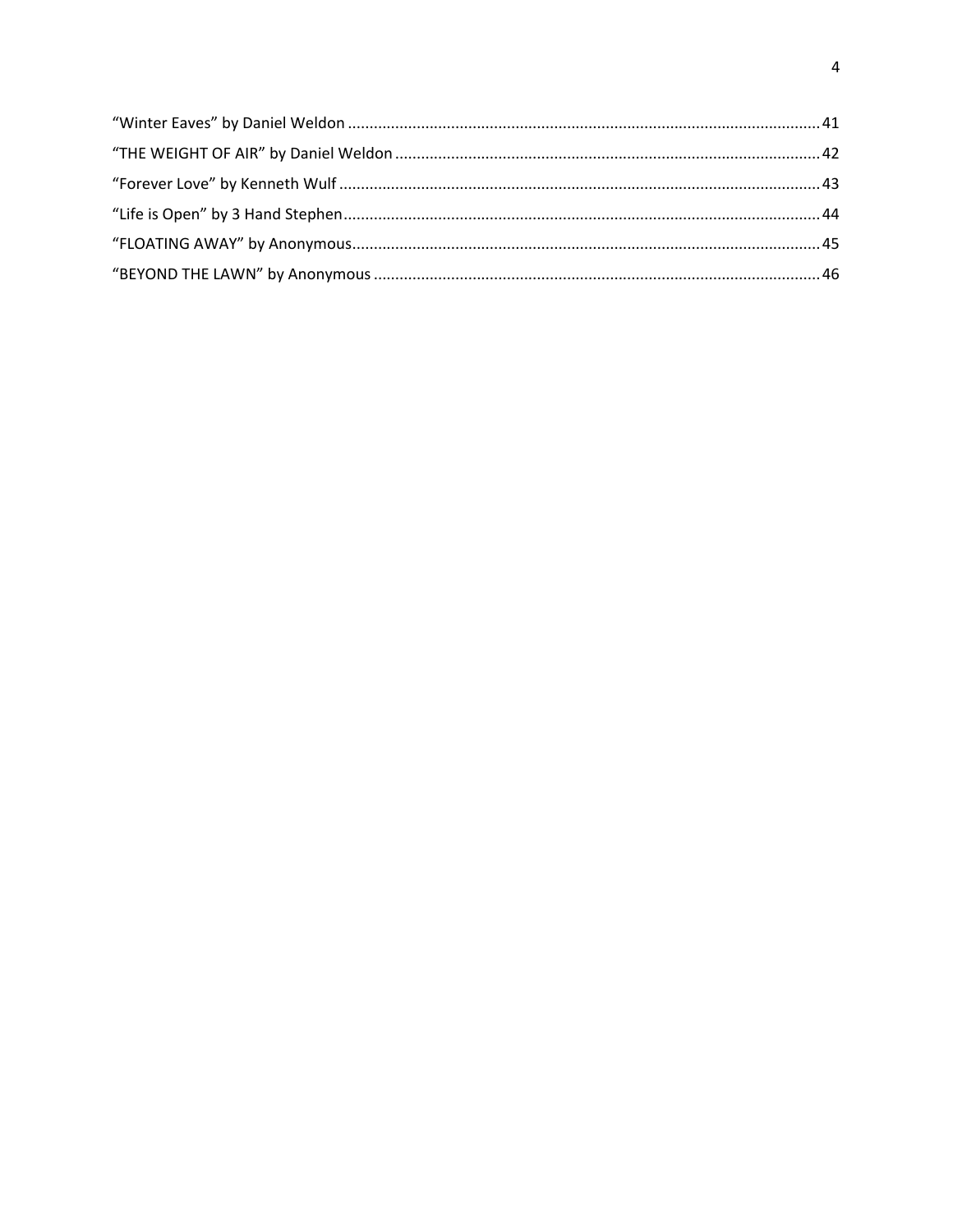## <span id="page-4-0"></span>"Sometimes" by Tiffany Baehr

She's a sometimes poet, Half caught, half chaos, Scattering words across the page, Like stars across the night sky, Letting her pen set the order Telling her story with its shape A faint muse whispered Star lit constellation Of her very own making. A simple complexity waiting - For its balance to navigate by To set her page alight by, She's a sometimes poet, And sometimes… She doesn't know what to say.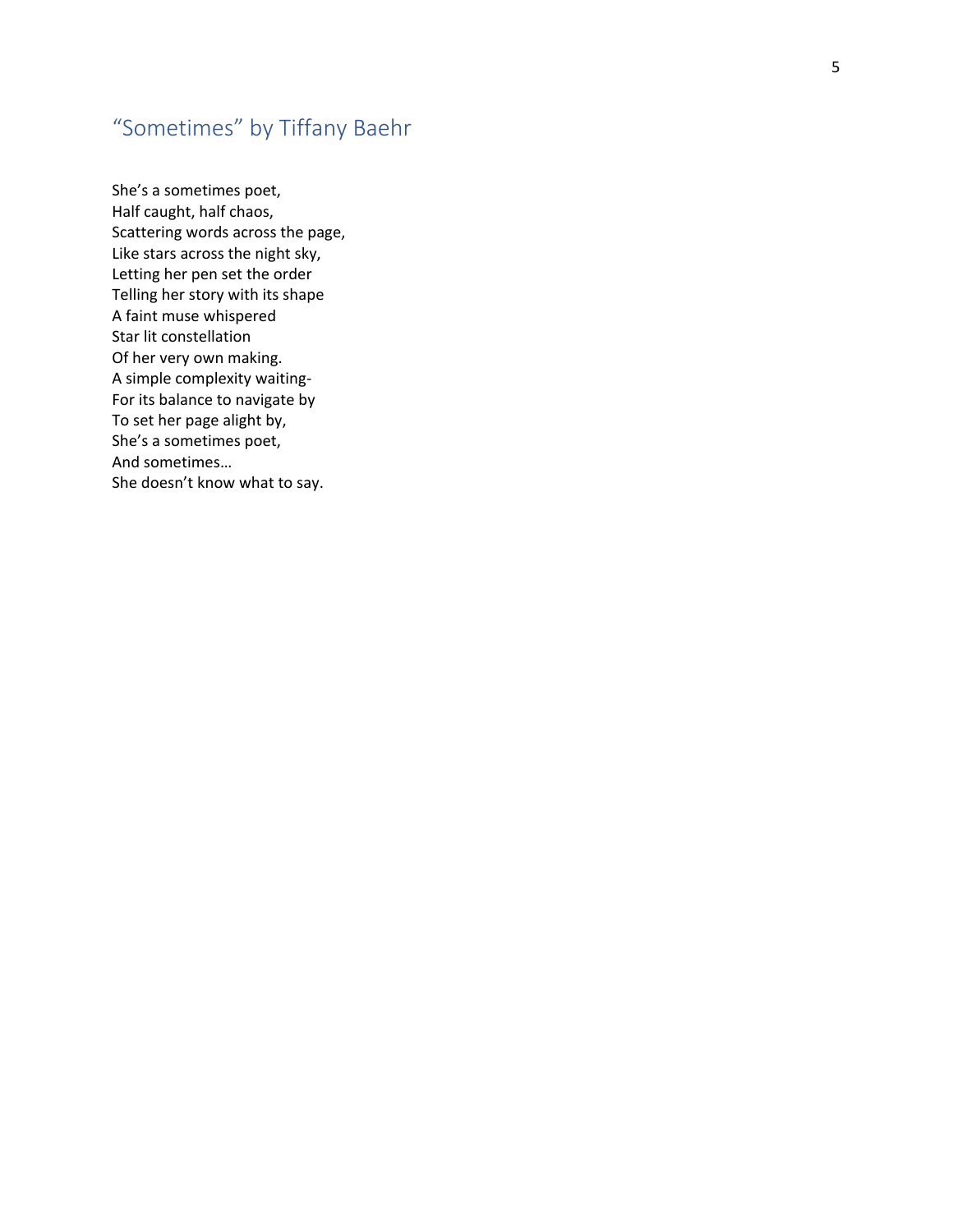#### <span id="page-5-0"></span>"TREES & THE HUMAN CONNNECTION" by Shelby Jean Bell

It's Spring: I took a little walk And sat upon a rock

I studied the trees… Some, 'tho barren, hinted at new life Waiting to burst forth at just the right time. Some were green and healthy, swaying gently with the wind.

It was obvious that some had weathered many storms - but yet they stood. Some were tall, straight and strong, while others had

branches that were worn and tired.

Still, parts of them bravely carried on the fight to stretch their branches towards heaven.

But the one that struck me most, was the one that bent to lean on his stronger, taller neighbor

Who carried them both for a while so together they could reach the lofty peaks.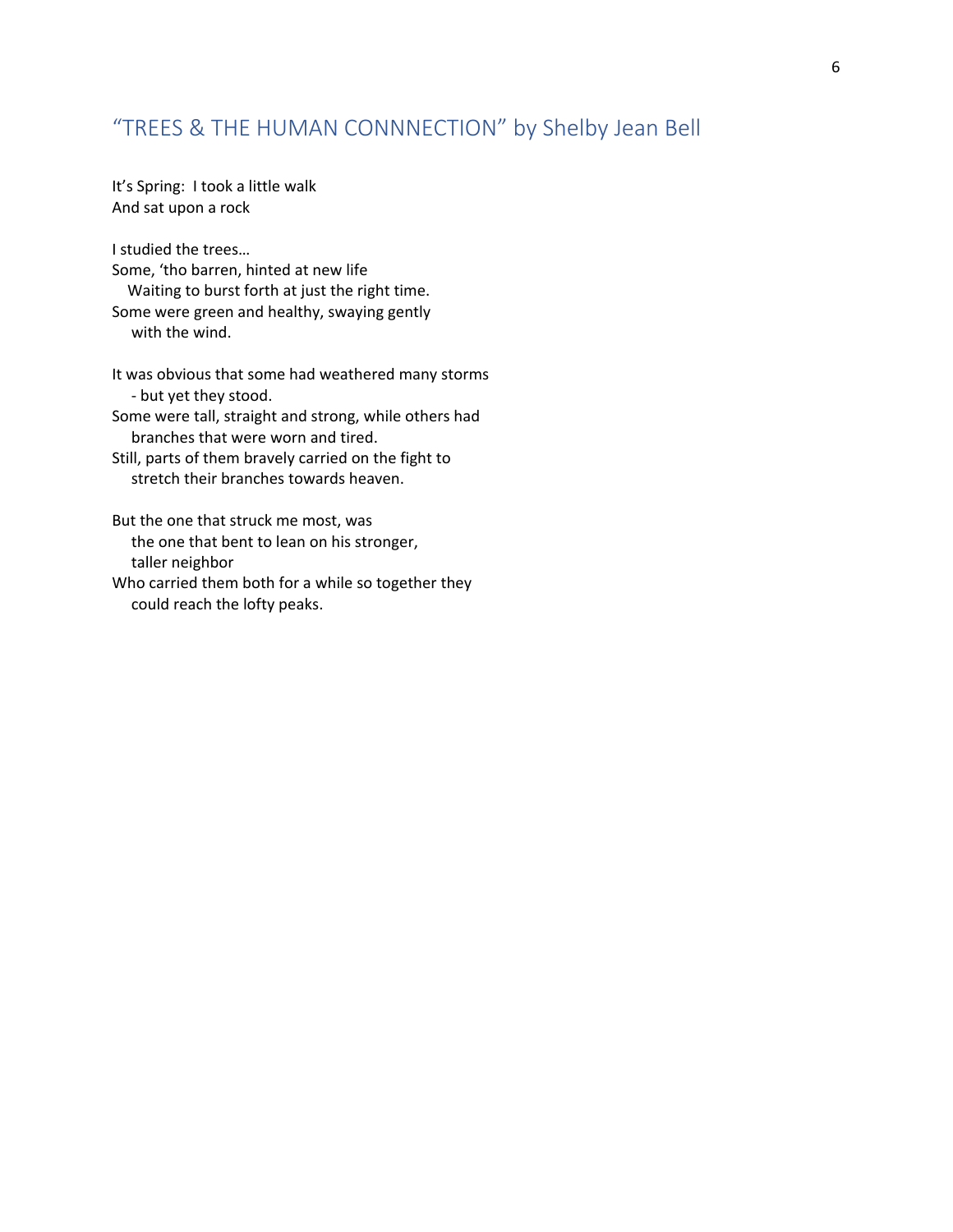#### <span id="page-6-0"></span>"On the Patio" by Betty Burke

Sitting outside on a summer morning, I feel a slight breeze rising not enough to move kinetic wind sculptures barely enough to sway leaves and branches of the magnificent Dawn Redwood tree above me.

Under the shade of a turquoise umbrella flag of a leisure nation raised colorfully above this wrought iron table — I watch a black crow fly, squawking as he goes. Another responds.

Though mesmerized in Eden, yet I notice golden Black -Eyed Susans and less sturdy flowers seared brown by the heat of summer. The grape arbor shelters a few empty chairs.

Bright orange daylilies are blooming as the metal windhover begins to dance in slow circles, and I begin to write in slow motion — I ask a butterfly fluttering by why an ordinary mortal doing nothing is offered so much beauty on a mid -summer day.

He simply goes about the business that is his and I soon return to my own. Perhaps I hear him say: If you are writing you *are* doing something on this hot summer day.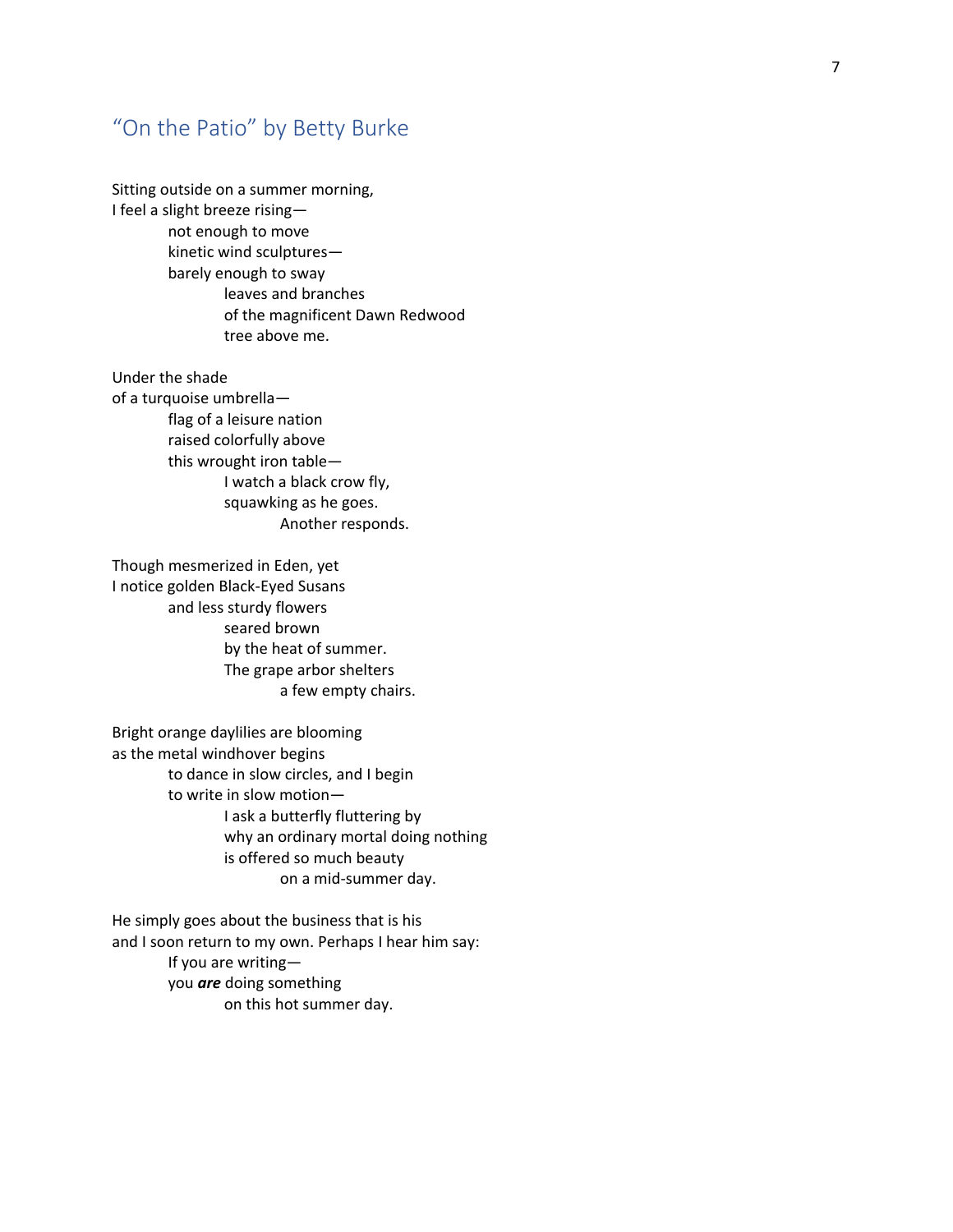## <span id="page-7-0"></span>"The Day" by Cindy Cunningham

Sometimes the day stops before it even starts Sometimes the start is steep But some days the sun shines Or the rain sweetly weeps And we all dance with joy.

Some days, old trees flower to expose open hearts Filled with fertile seeds of hope And a growing sense of wonder That lifts us with swelling song And lyrical celebration.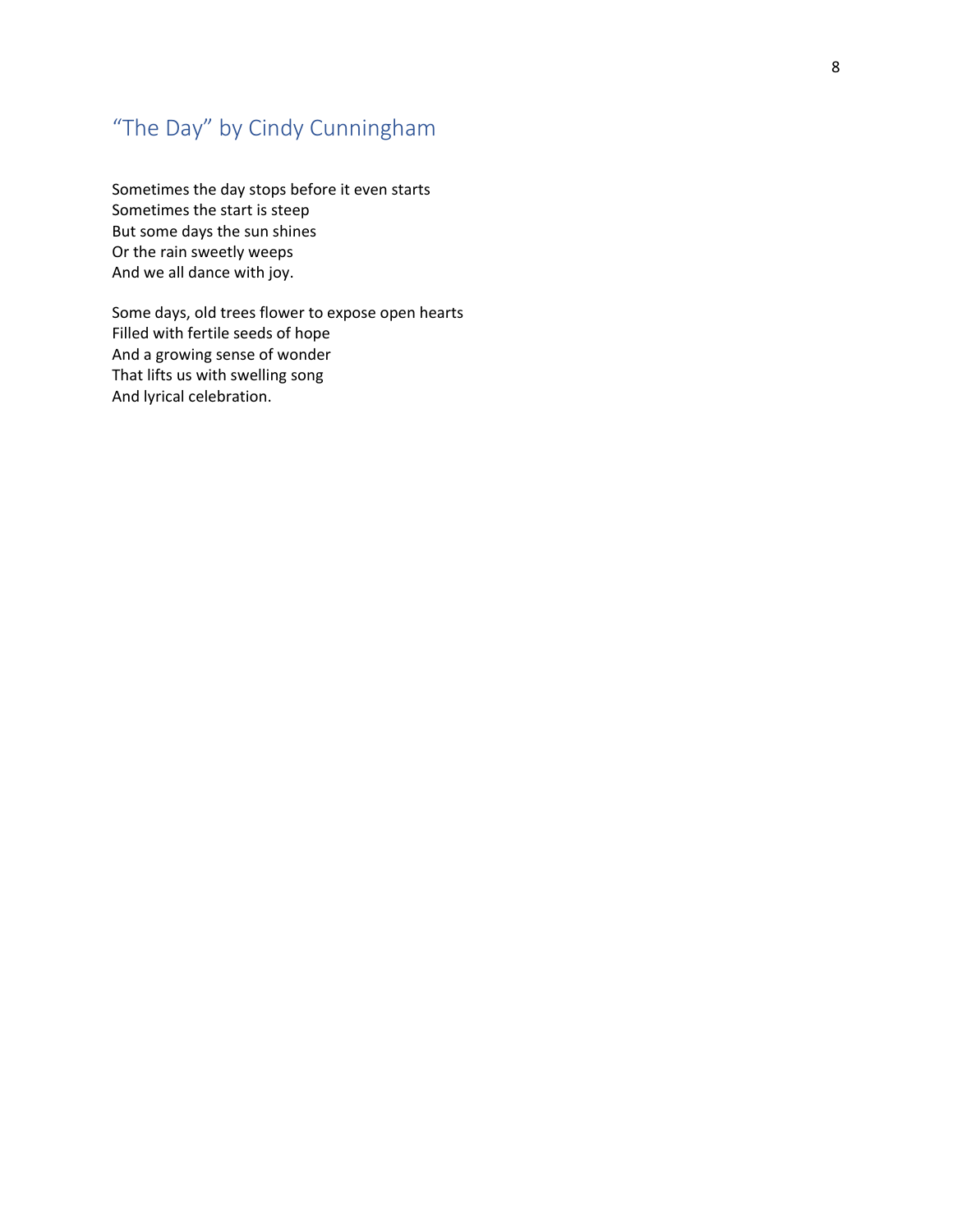## <span id="page-8-0"></span>"World" by Cindy Cunningham

In a world being crushed By a pandemic, a war, climate, Cruelty, brutality, bullying, banality What to do, what to do Knit like Madame Defarge, in rage Rejoice that we're not or barely affected Unmindful of the violence and turmoil Take action to assist With donations and candle light vigils Pray and send the useless thoughts Get angry Answers Amends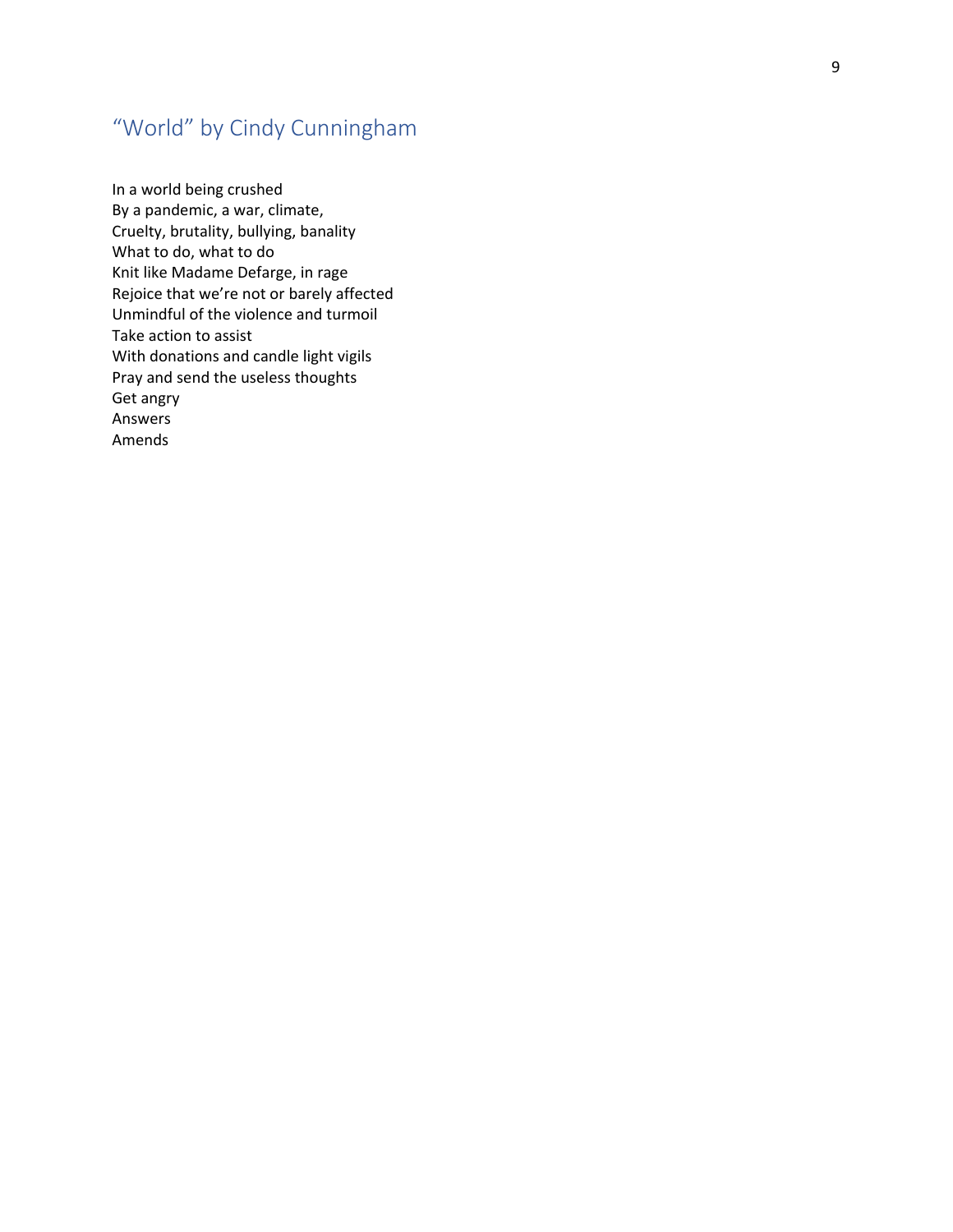## <span id="page-9-0"></span>"Mt. Hebo" by Stephanie M. Davis

Early morning two rabbits at the tree line, pickpocket jays and campfire ashes. Salt clouds in a bowl of pines, the Pacific's pewter swells. Our hearts are lanterns phosphorescent in the waking prime.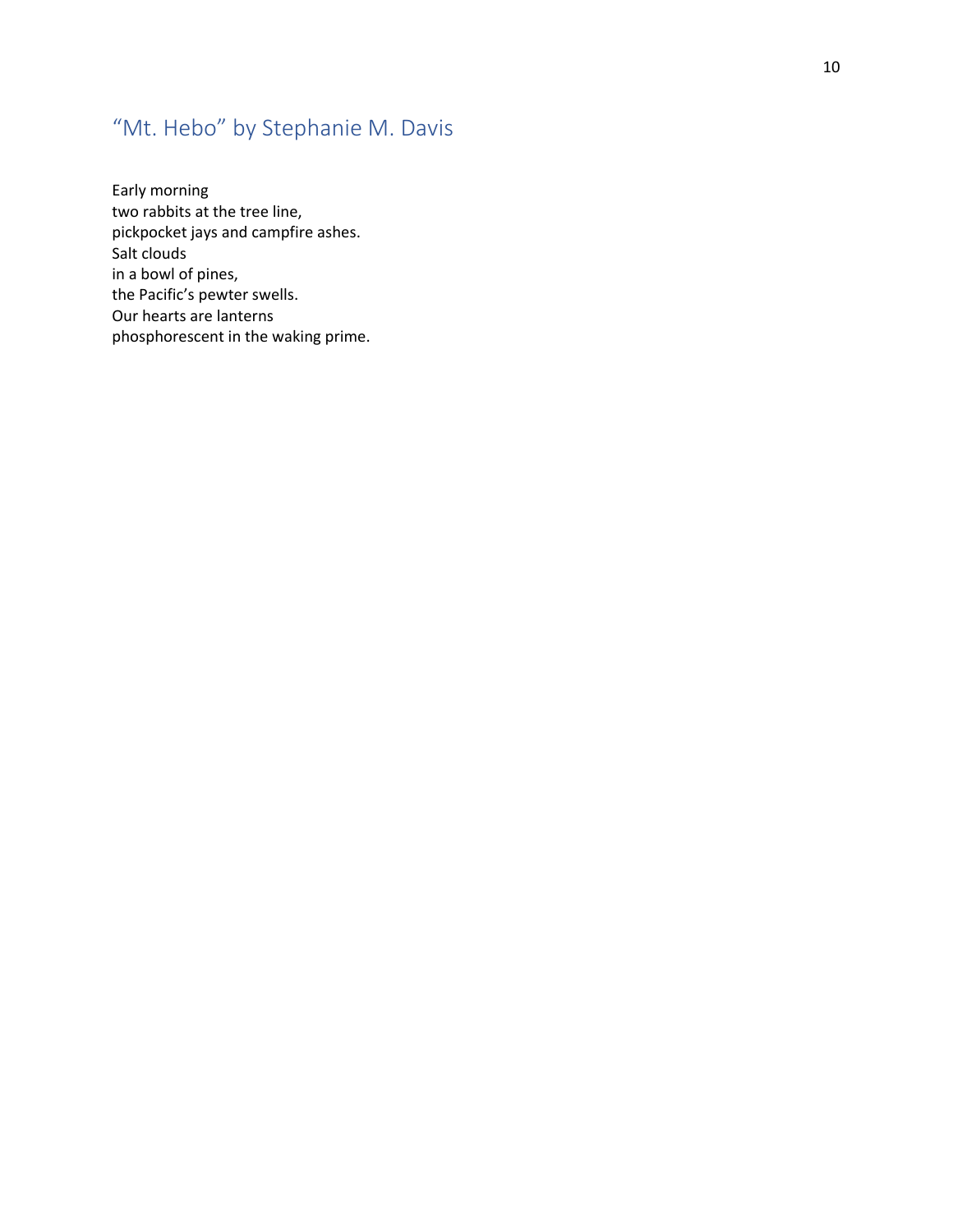#### <span id="page-10-0"></span>"The Jazz of Nature" by Bernie DeFrancesco

The sun warms the earth, a soaring hawk greets the day, a fusion of sound.

The rhythm section, freezes in fear of the shrill, prey in progression.

Nature's melody, the union of wind and stream, strike an upbeat chord.

The feathered drummer, strong riffs and syncopations, in search of his food.

The swinging motion, of the tall grass in the breeze, its ragtime movement.

Sparrows and house wrens, bebop from bushes to ground, eating seeds and bugs.

The buzzing base tones, flying flower to flower, of hardworking bees.

Polyrhythm plays, of the black crows and magpies, layered dissonance.

Improvisation, of animals big and small, nature's performers.

Deep in the mountains, the bugle of the bull elk, bellows his bass notes.

Perched on the treetops, the timbre of the eagle, emits a sheer sound.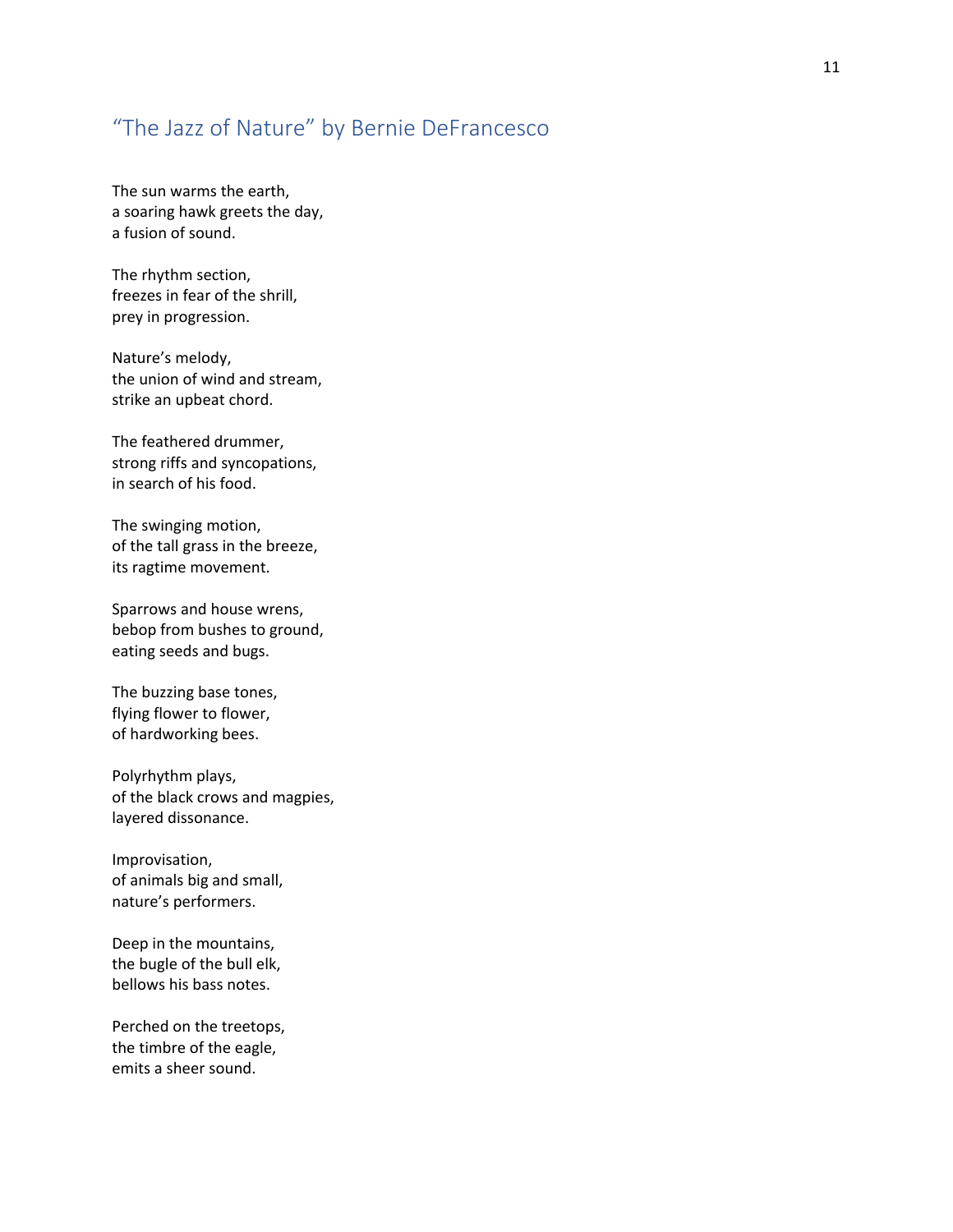Night silence takes hold, the harmony of the frogs, grooving through the dark.

Day's end also brings, a chorus of cricket songs, polyphonic tunes.

The grim great horned owl, peering through the black for prey, orchestrates a kill.

A lone wolf crooning, howling and crying the blues, filling the night air.

All singing the praise, rejoicing and being heard – Cool jazz emanates.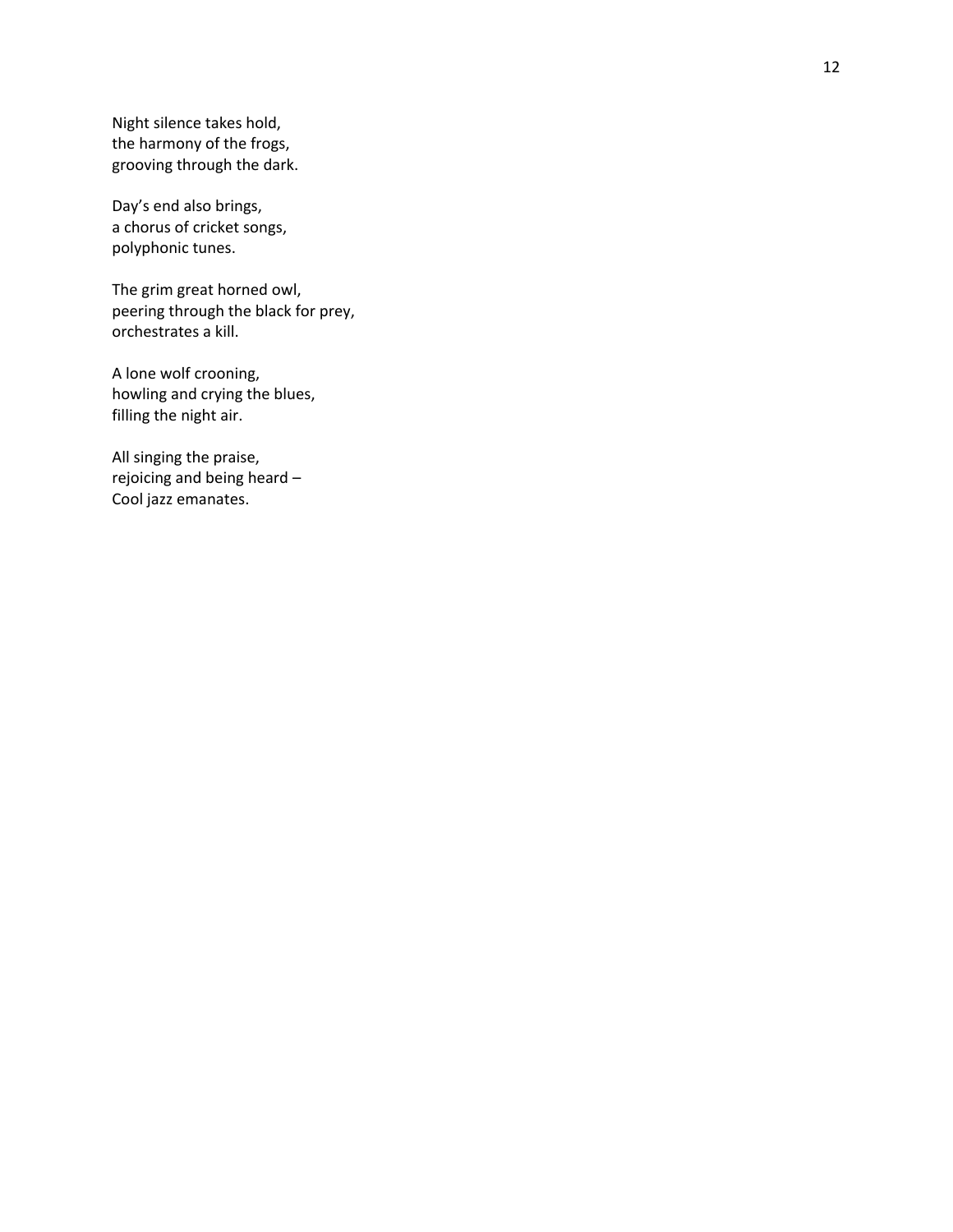#### <span id="page-12-0"></span>"A Child's Garden" by Julia Dragu

After many years away, One spring day I did return To the garden where I played.

While the chimney billowed steam (A sign of soup bubbling In the red cast iron pot And apple cake baking To be topped with clotted cream — A child's wondrous feast indeed!) I would play among the trees.

On summer days I did lay In fields of forget -me -nots; When autumn painted the land I would collect leaves with spots And dry them in books by hand. In winter I did pretend That I was a Narnian Journeying towards World's End; In spring when all came to life: I found little shining trails Left behind by traveling snails; There were upturned water pails, A tree with a rusted nail, And a short way down the street Was a pond framed by cattails.

Upon my return I saw All these very fine things and more! Aye, though I heard no fairies Laughing like dear little bells, And though there were no children Playing as we did back then, I knew the joys of childhood And I felt them all again.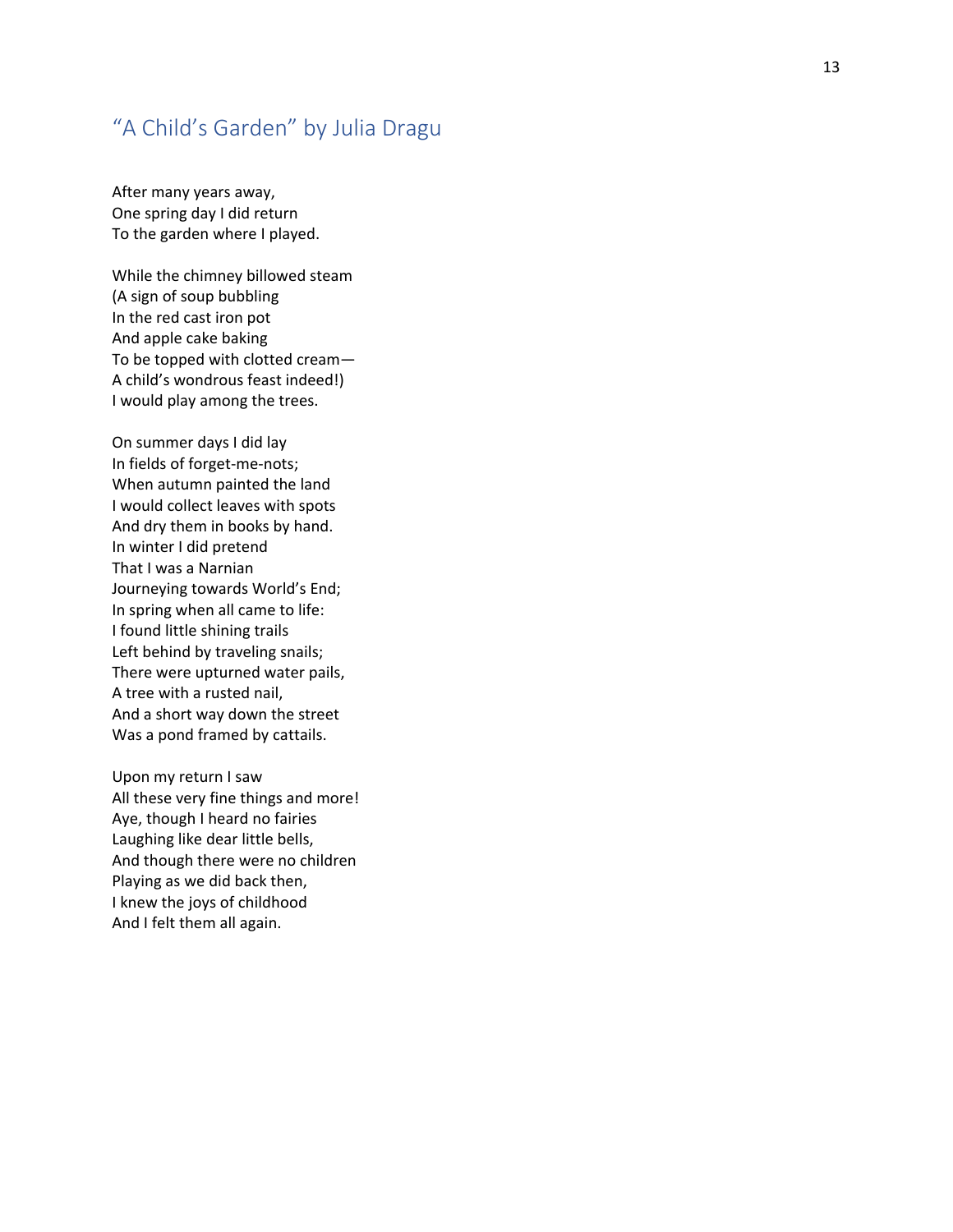#### <span id="page-13-0"></span>"Moonlit Dance" by Julia Dragu

Come dance with me o' little star For on this day I've travelled far And now this night is time for song!

Sway in the wind with the birch and I, O! won't you twinkle in the sky And be our merry guest tonight?

See how the owl doth bob his head And leaves swirl about overhead To the beat of this jaunty tune!

Come dance with me o' little star For on this day, I've travelled far And now this night is time for song!

Hear the little mice sing with glee At the base of the old oak tree Aye come with me, o' come with me Won't you join our glad company?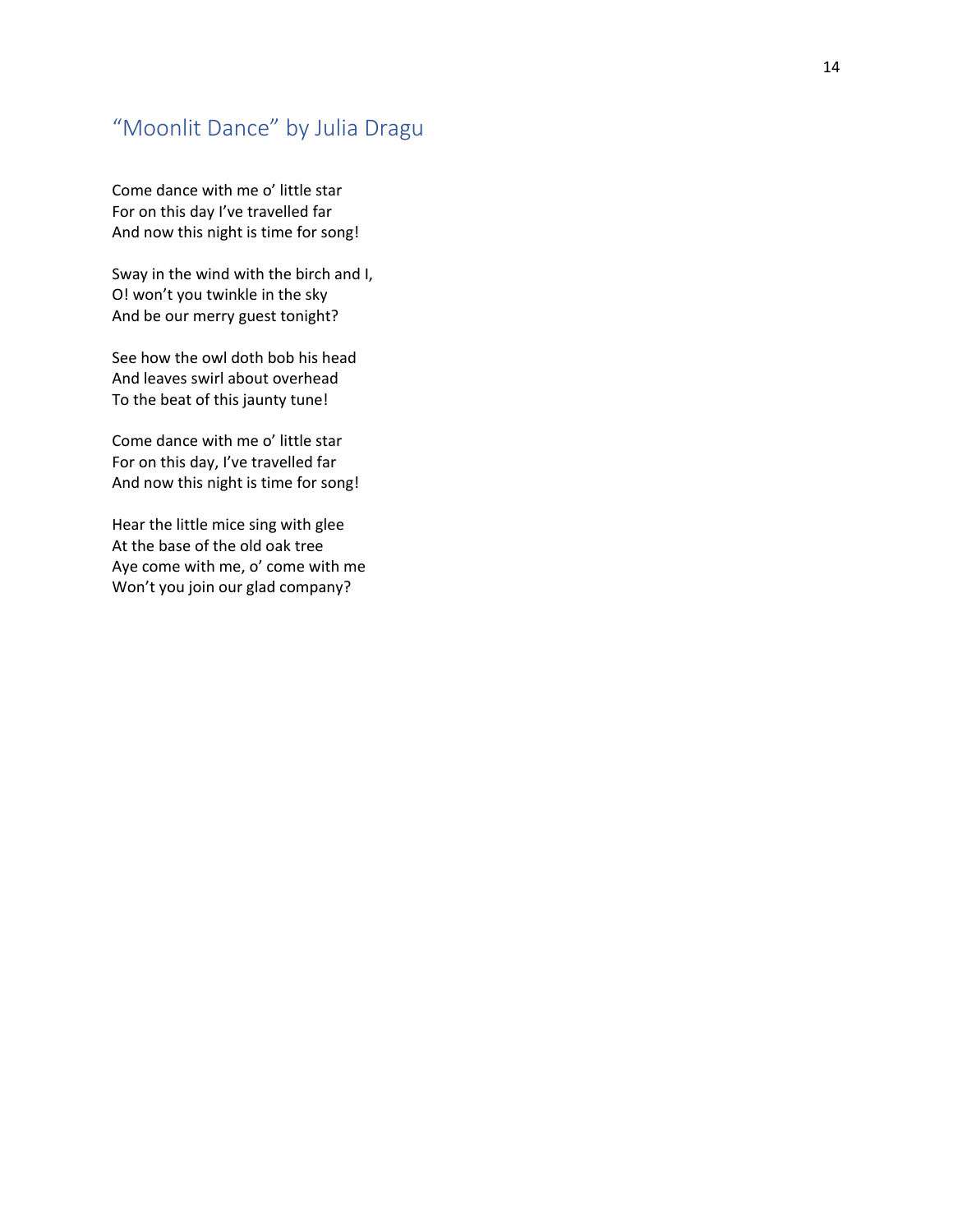#### <span id="page-14-0"></span>"Today" by Mindy Hardwick

*Poem inspired by "The Present" from* Where Hope Comes From *(p. 48) by Nikita Gill*

As I was hopeful today, I went out walking again. And some people will say that we hope too soon New Variants, more boosters loom But hope lives in the spring Where trees bloom white and pink cotton candy flowers

And though it was cold I wore sandals, my unpainted toes bare and exposed I also stood under a blooming pear tree, inhaled the sweetness While an old man, bundled in jacket hurried by not noticing me, my dog or the blooming tree flowers.

I stopped at the old tree stump to notice the pink toy dragon and the gifts others left two books, an old bottle of perfume, a painted rock and one pink flower from a blooming tree

On the way back home, I thought of all these signs of spring And how they might not have been noticed before the masks and quarantine Despite, a beckoning world, hurry back to normal I returned to find yellow tulips blooming in crevices of railroad tracks.



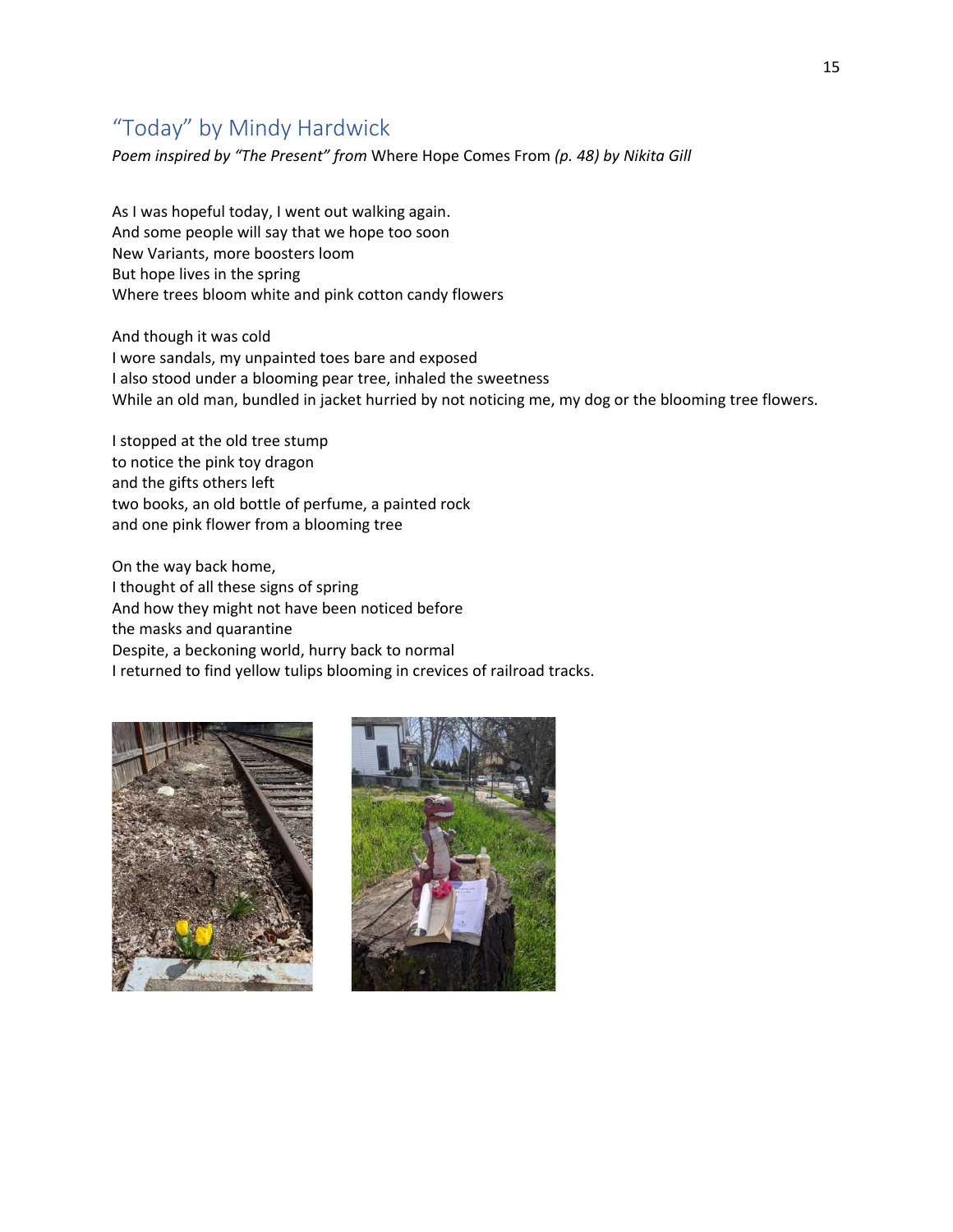## <span id="page-15-0"></span>"What I Would Put in a Museum for Our Times" by Mindy Hardwick

*Poem inspired by "I Wonder What They Would Put in a Museum for Our Times" from* Where Hope Comes From *(p. 23) by Nikita Gill*

"Closed to Visitors." Vast, empty April beach. Only the dog and I see the puffins return to Haystack Rock. We take walks to the creek, Harlequin ducks and their ducklings float in the peaceful waters, undisturbed by Humans who are all in quarantine baking bread and emptying shelves of flour and TP. Zoom and Learning Management Systems. Handsewn masks mailed to Mom, Sister, and Aunt in colorful patterns of spring, summer and fall holidays. Pass to every student. They are in a pandemic after all. We can't expect much from them. But you, as their teacher, you must still show up, daily. There is no pass for you. BLM. Protests and helicopters over Portland. East Wind and Fires. I park outside the library, borrowing internet to participate in a Zoom meeting. First Day of School. In February, ice storm and power grinds to a stop. Three days of no on-line school. Long car lines at the airports, waiting for shots in arms. Can you get an appointment? Keep trying. I sit beside a man, waiting our turn for a first dose of COVID-19 vaccine. Black Man and White Woman. There are no colors in vaccine appointments, only anxiety. Afterward, he drives away in a car with an AA sticker. One Day at a Time.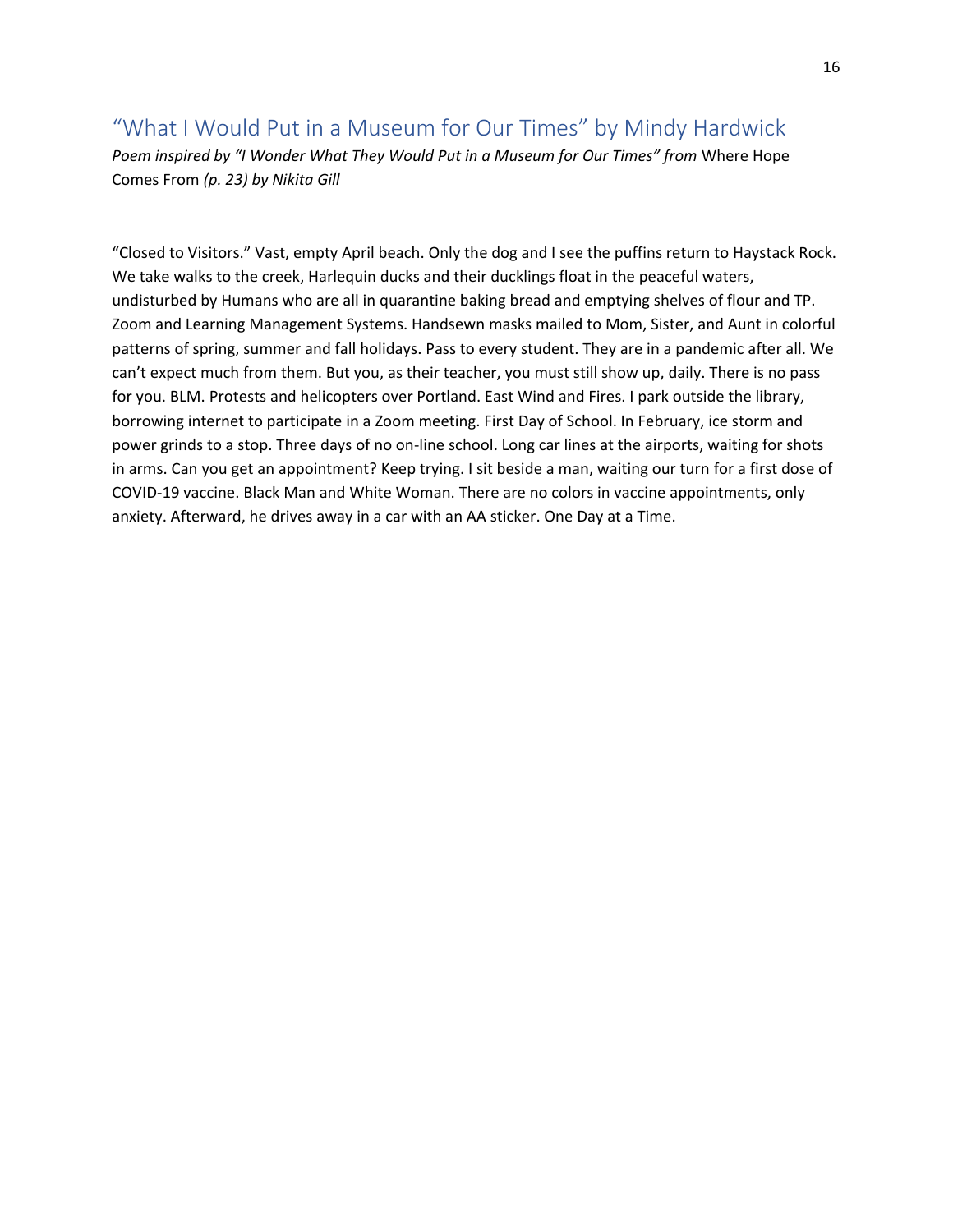#### <span id="page-16-0"></span>"ON GETTING OLDER" by Linda Healy

I feel myself a carefree, Autumn leaf, bright colored, Fluttering down, Cradled by a warm and whimsical wind To safe and certain spot in Verdant loam, where I can Dare to let go, and turn Gradually brown.

> To disassembling, piece By piece, Depositing my tiny Carbon treasure back Into the earth, Where it will nourish Future, A future I need not Comprehend.

And then the tiny Spirit spark I call my soul, Free from ordering Lumps of atoms Into living cells, Will frolic back into The armless arms Of Living Love, The lasting Joy From which it came, And yet, may Come again.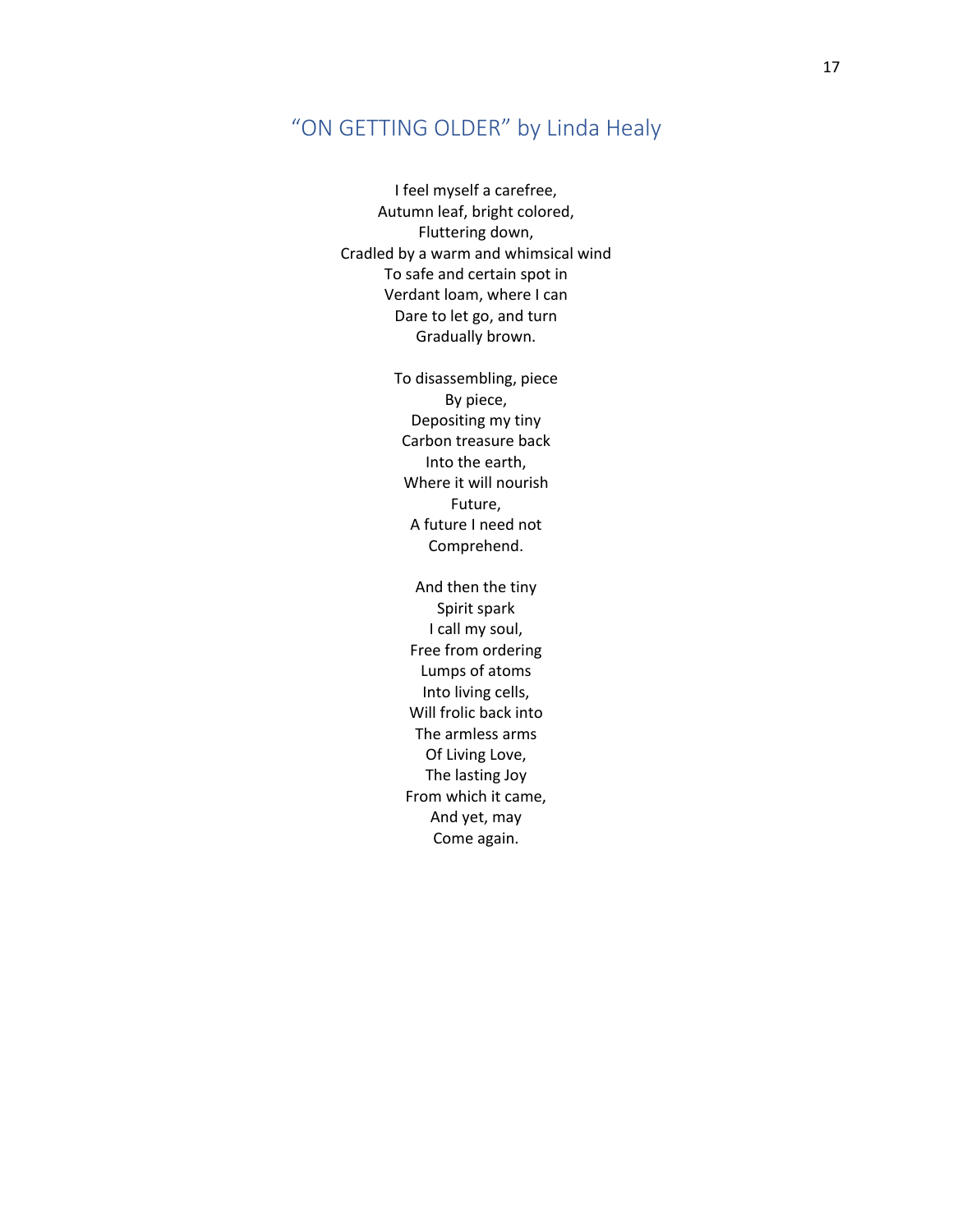## <span id="page-17-0"></span>"A MOMENT WITH MY MELODY" by Linda Healy

Tiny burst of vapor,

Millisecond shiver.

I think; I don't; I almost felt…

I feel the shadow of some sound

Rounding the corner,

Tumbling over forgotten

trunks and basement boxes.

Ghost of a miniature seahorse hiccup

Gurgling up from the bottom of the crack beneath the footing of the

well.

Misty whisp, mere breath of breeze Swirling saucily through ancient temple ruins of unstrung voice.

A kiss. Then gone.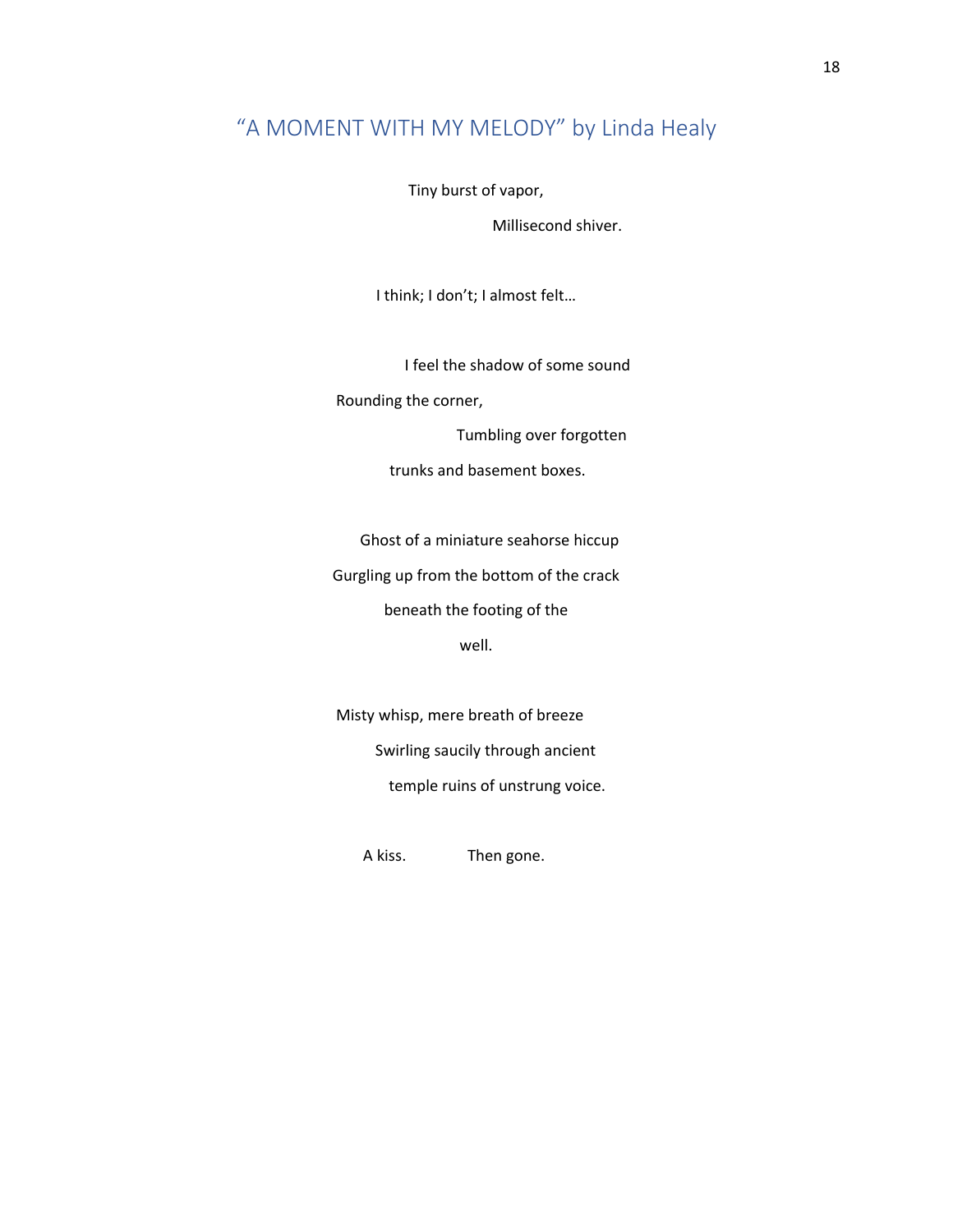#### <span id="page-18-0"></span>"Reading the Sunday Times" by Linda K. Hoard

I tiptoed past the photo essay of war Refugees lugging bundles, and slipped into The orchid story. Hundreds of hanging baskets Floated in a greenhouse with sun-splotched

Blossoms: ruby, lemon, apricot. Pale pink woodland Orchids poised sky bound like angels. Ivory Wedding orchids spilled like waterfalls. Emerald Leaves crowded every space but a walkway

For a narrow man with a watering can. "Survivors," the article said of orchids. They flourish in inhospitable climates With names like ghost, mirror, stream, calypso.

Sunlight explodes into the steamy hothouse. Velvet air soothes the petals. Moisture pearls the windows Like a thousand lost faces pressing against the glass.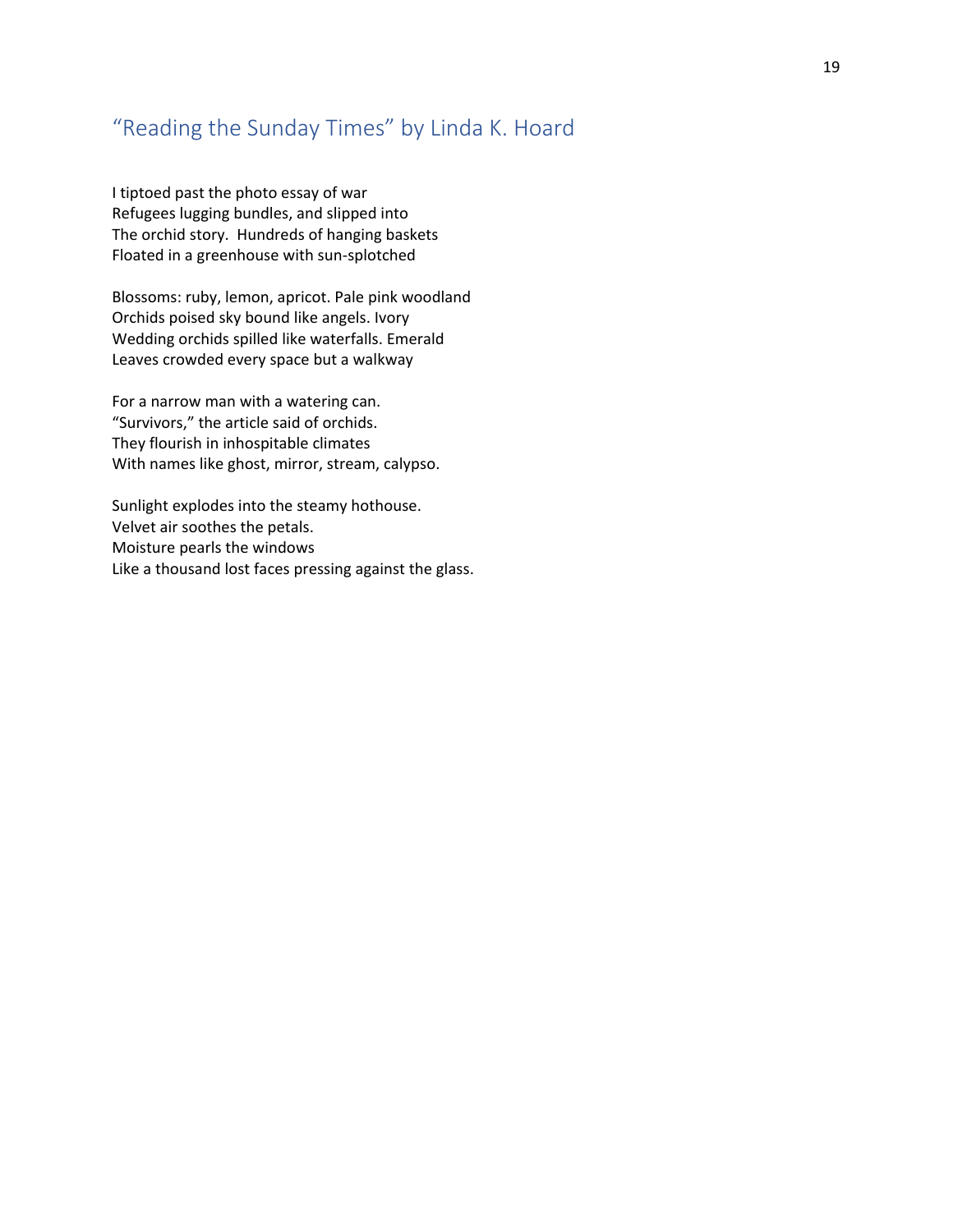#### <span id="page-19-0"></span>"Water Ouzel at Short Sands" by Linda K. Hoard

Bobbing songbird that swims, the slaty dipper sips river. Smolt wriggle down mountain

streams into an ocean which cannot taste a saltless river. Imprinted in each sea-breathing cell,

every salt-glazed scale is the channel home, the water under the bridge. What if we knew every

rapid, chute, cascade of our passage home? Perhaps, after we bruise

down bouldered currents, our spirits lift in river mist or float like loose spider silk

or zip off like the dipper leaving the stony stream, water dripping off her wings.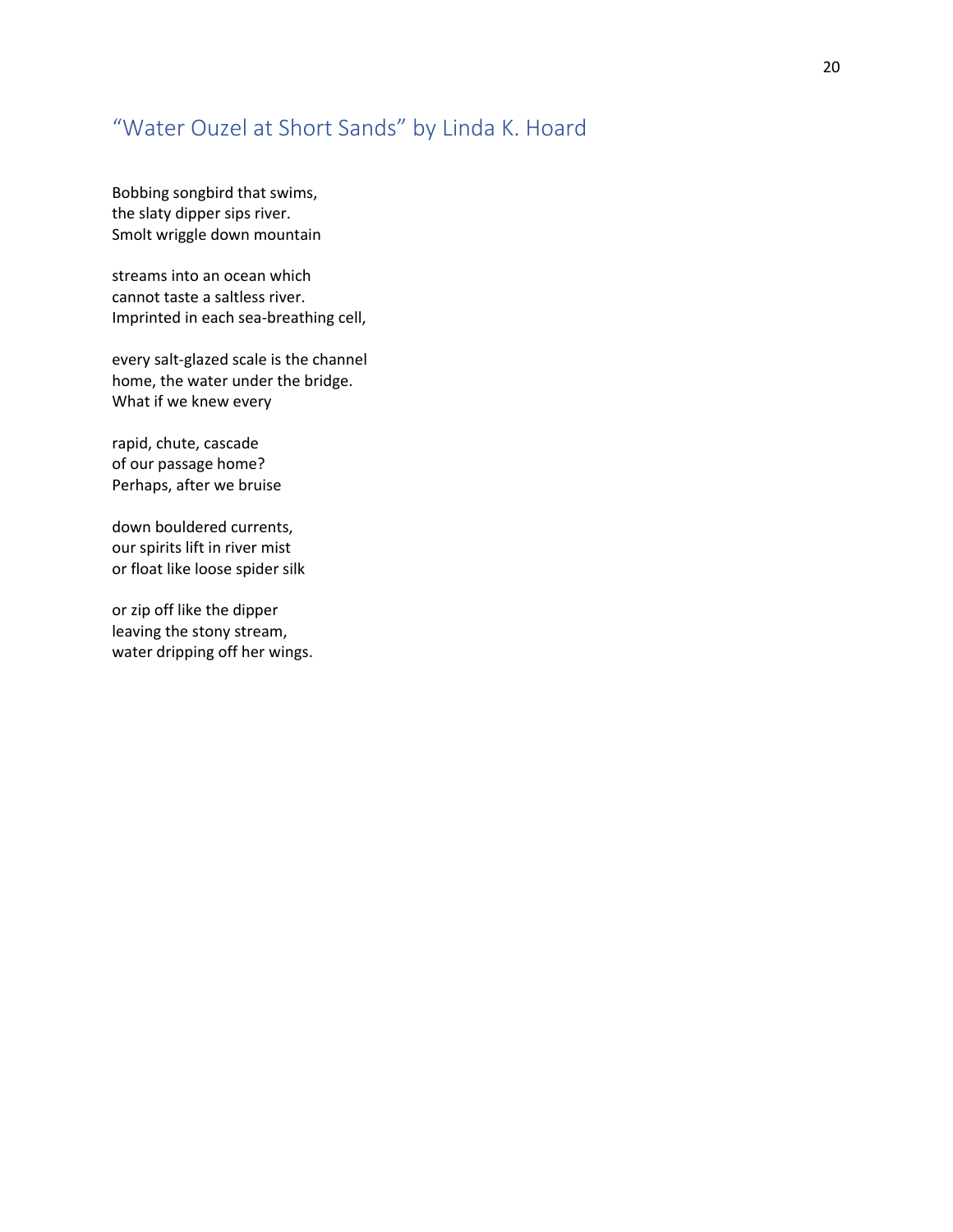## <span id="page-20-0"></span>"Old Town *between the River and the Lake*" by Corina Laws

Under blue skies at times opaque You can dream while wide awake Of clever things for one to make Like the pioneers who did partake Of smelting ore for heaven's sake Between the River and the Lake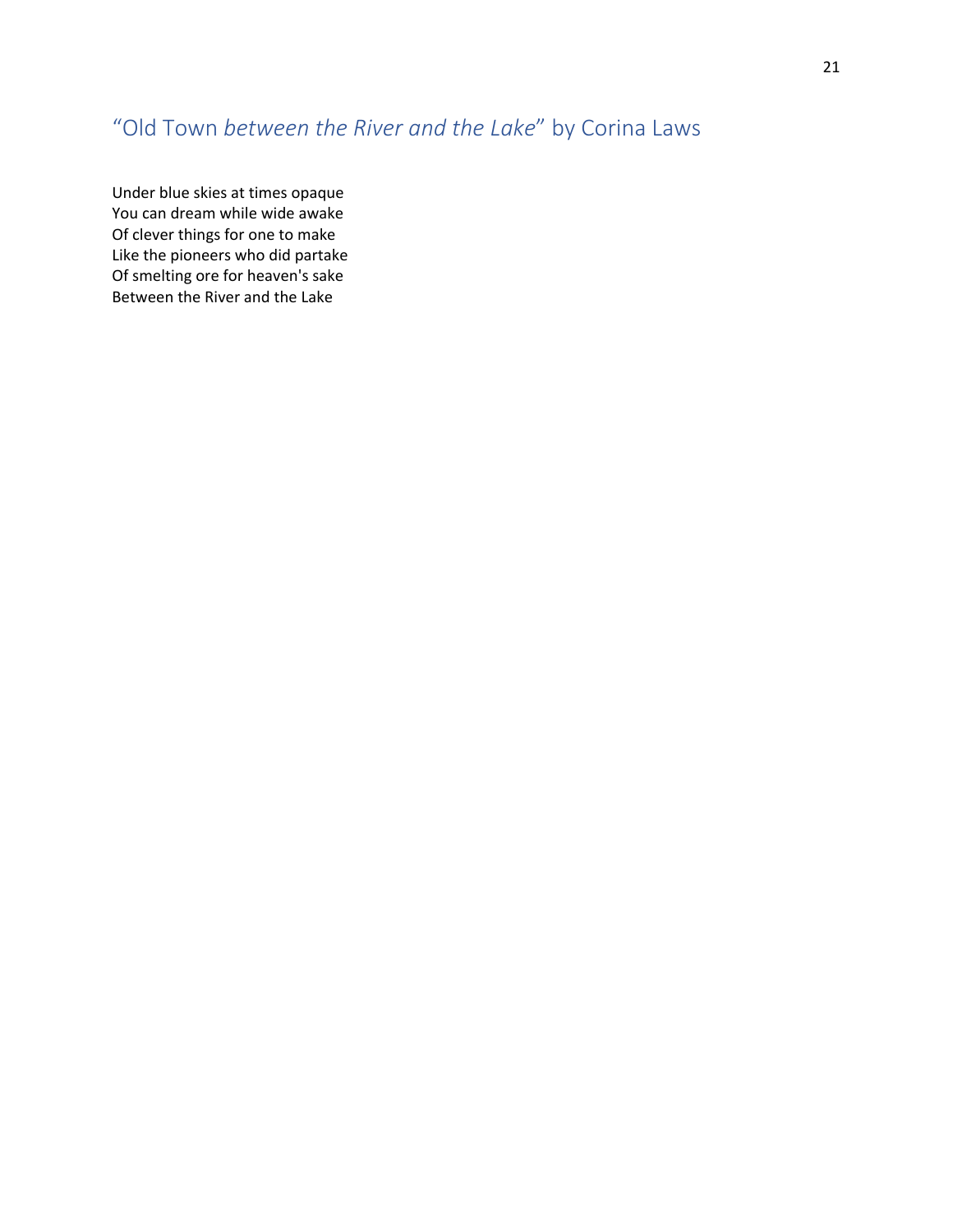#### <span id="page-21-0"></span>"Lady of the Pearl" by Brendan Lee

Lady strides w/ black Pomeranian puff dog, Leash in hand.

Cell phone in other hand, conversation in stride, unknown caller to passersby.

Lady dressed in black, high cut trench coat, high cut skirt beneath. dawned in black stockings, & red high heels, trim dancers' legs.

She is a bleach blonde, from brunette to blond, overdue long golden blonde locks.

Dog barks as streetcar passes by.

No flying monkees, Wicked Witch, Wizard of Oz, Good Witch, Tin Man, Cowardly Lion, nor Scarecrow.

Yellow Brick Rd is a figment of our imagination. Or the illusion that the Wizard will get Dorothy & Toto home to Kansas & Auntie Em.

Yes, Dorothy—there is no place like home!

Just click your heels!

SHAZAM!

Come my pritty!

Beware not of the Wicked Witch! Fore she represents the alienated self.

Be kind to self & others. Fore no one chooses the alienated path.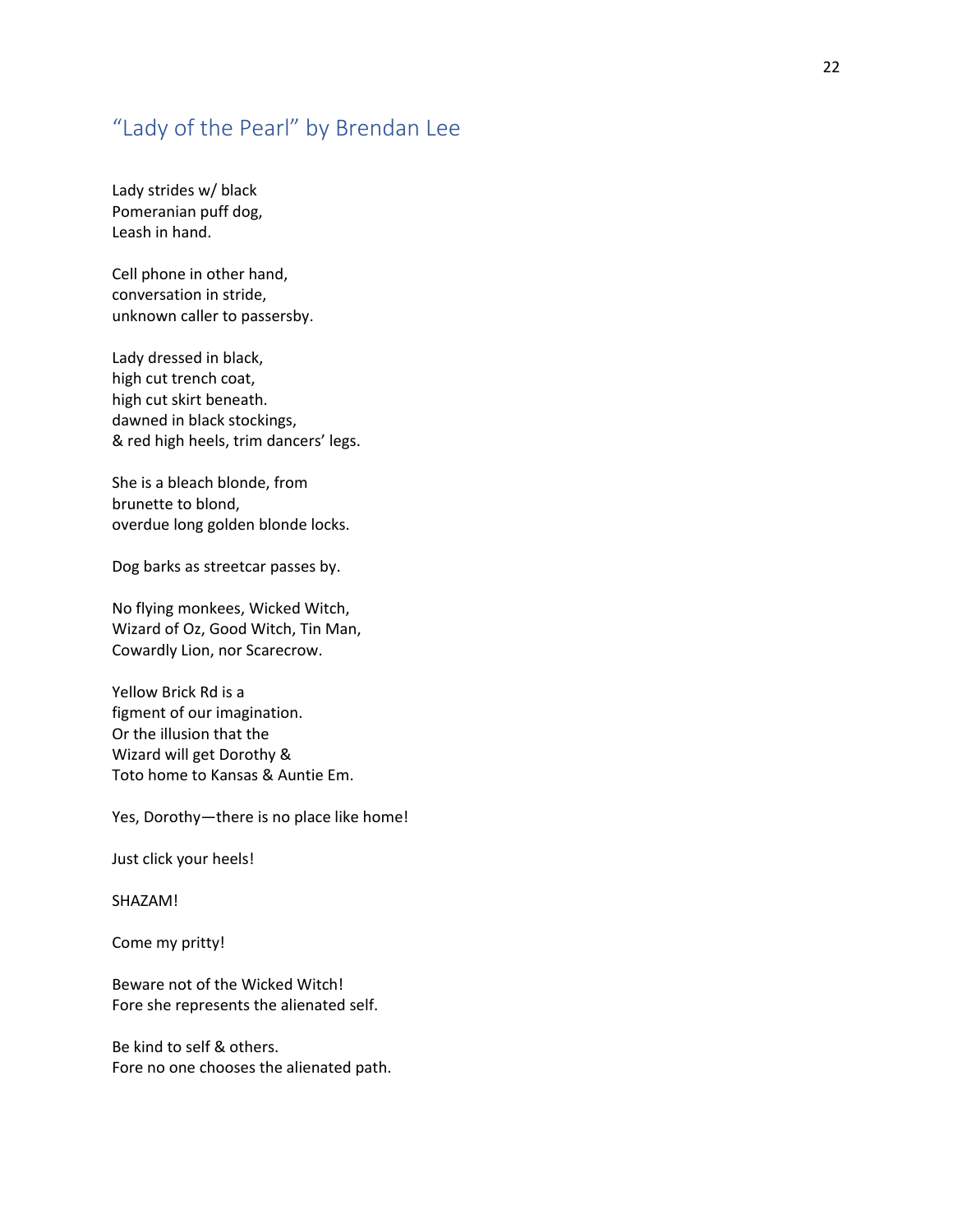We all want and need love. From birth to death & the spirit world.

May you shine brightly!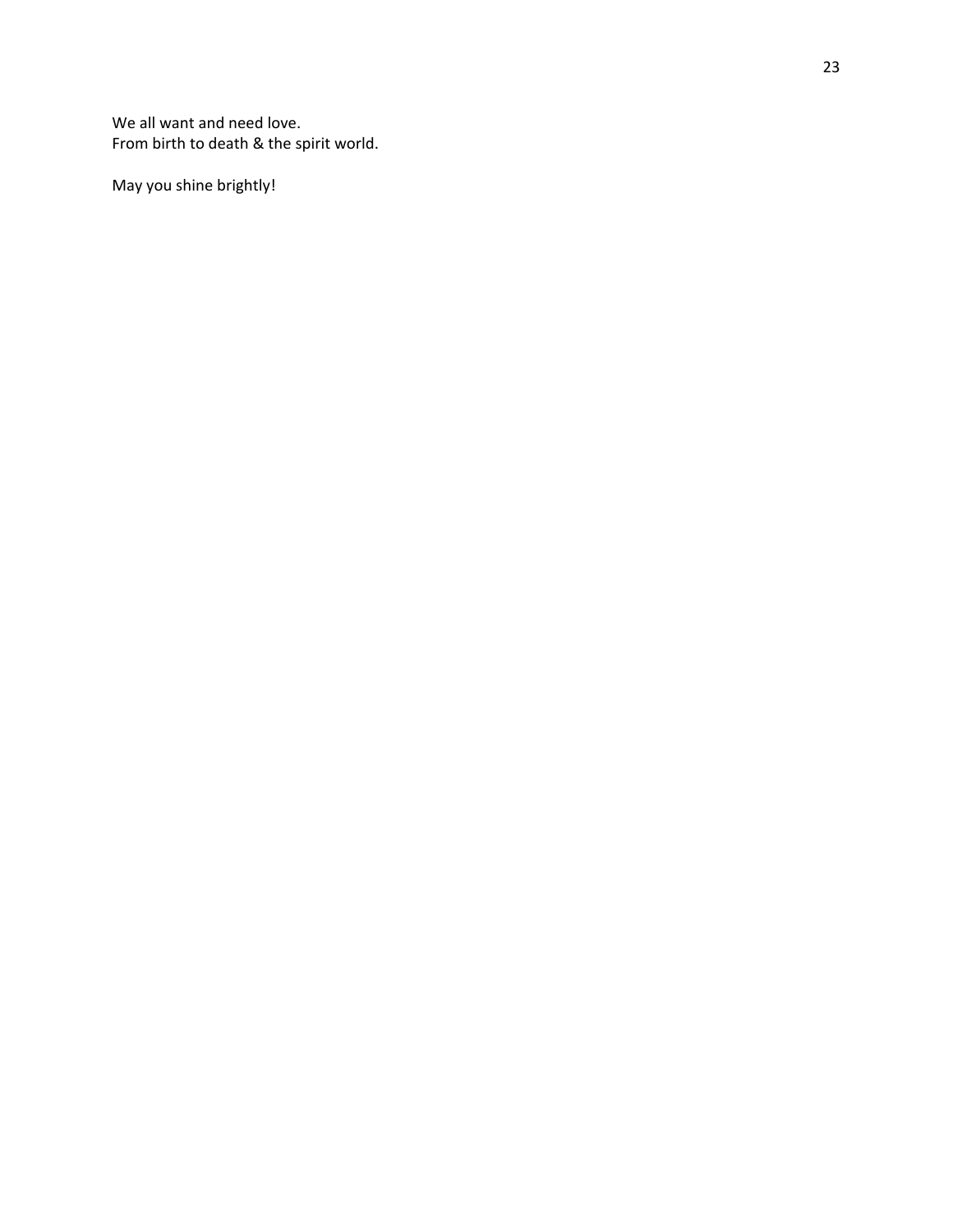#### <span id="page-23-0"></span>"Flight of the Blue Jay" by Brendan Lee AKA WalksAlone

Downed at the alley on "D" St. between 2nd & 3rd St.

It was just another Summer Day in Lake Oswego.

Birds squawking & chirping, A few of my feathered friends.

Cats lounging & eyeing my lovely friends: The Crows, Sparrows, Robins & Blue Jays!

Near left front fender of old neighbor gardener's truck.

Under feathers nearby, sign of cat's deadly claws.

And nearby, I laid to rest. Flying days gone as a feathered Jest.

Spirit take me a sufferajet!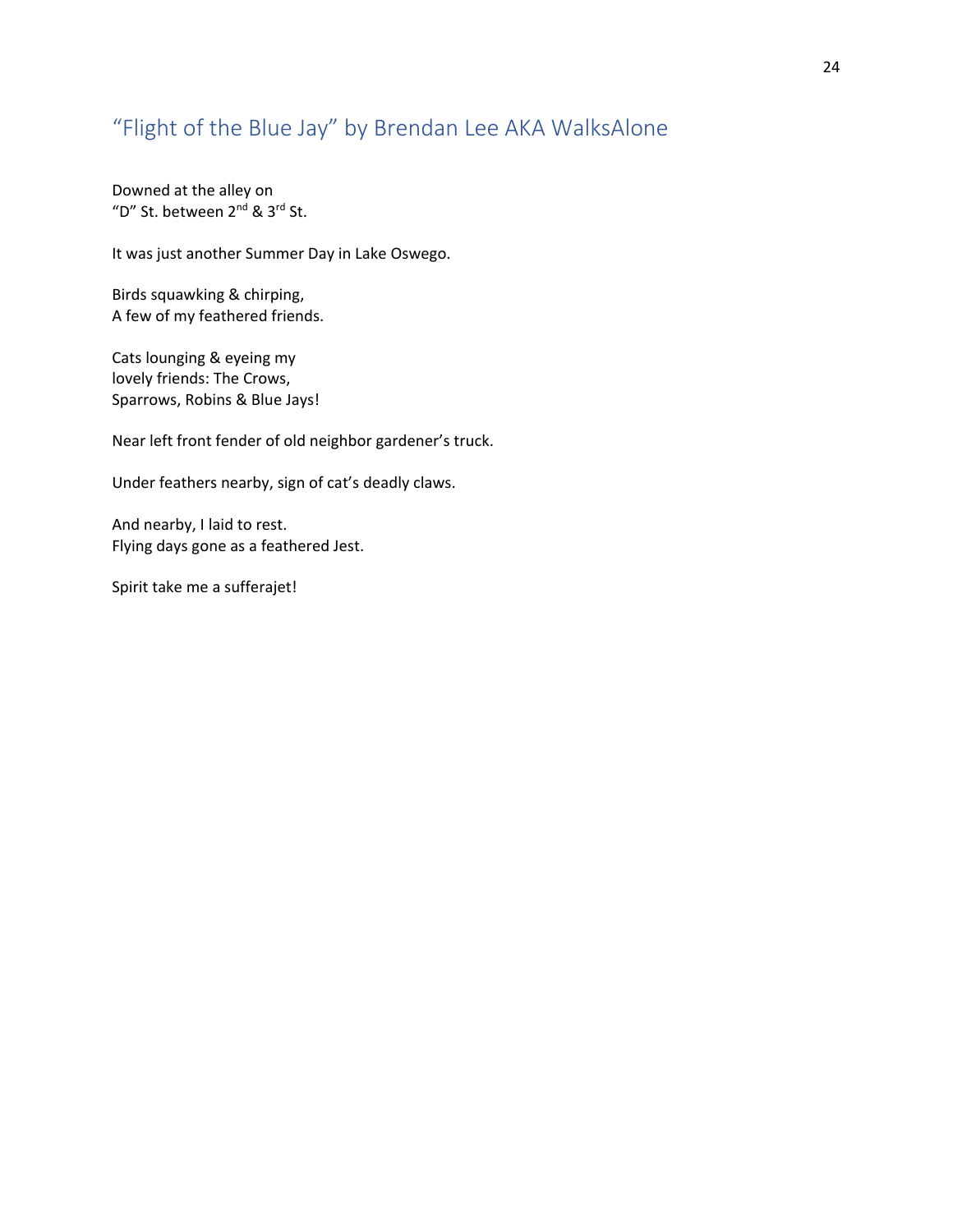#### <span id="page-24-0"></span>"The Forgotten Garden" by Paul Lyons

The dark rock walls, so old Hold many stories of another time. Tiny white flowers shine light Into the cracks that is their home.

Brick and moss hold each other softly To guide footsteps to a quiet place. Small hedges, long overgrown Stand in line with no place to go.

A small wooden bench waits patiently For the company of lovers, but none are near. Swollen bark bears the wounds of many Who carved their young love here long ago.

Rain gently washes an old maple above. Leaves turn and twist and fall. Below, the one past rose petal holds on For one more day of sun.

A song bird prays a litany of this day. A tarnished wind chime answers. It rings on and on and I wonder If anyone else is listening.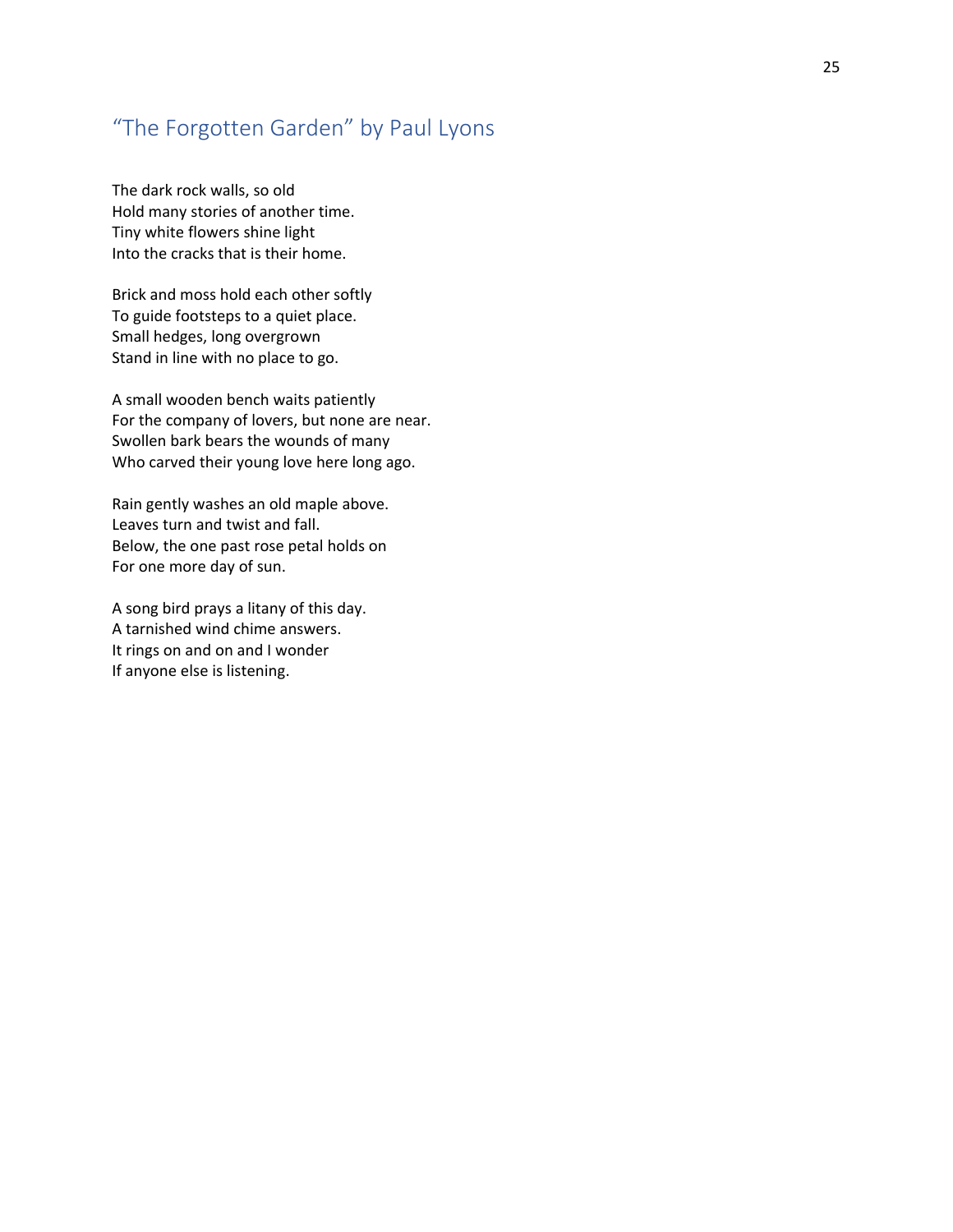#### <span id="page-25-0"></span>"Painting Clouds" by Paul Lyons

The clouds roll infinite shapes across the sky. Painting blue, white, grey on canvas with no end. The billows and tufts, streaks and wisps, Each alive for a second and then gone, Like my breath into cool evening air.

Tell me the purpose, for my eyes to absorb. Let me lie in the hallow of a great cloud. Let my mind wander, caress my face with dew, As green grass below grows quietly, so slowly. Clouds pass and nourish each blade to its fullest.

As I watch, the sunlight gives life to the clouds. It is a mystery to me how clouds stay in the air. Like an artist finishing the last stroke of a painting Moisture turns to rain, clouds give birth to life, Giving all that they have, until they are no more.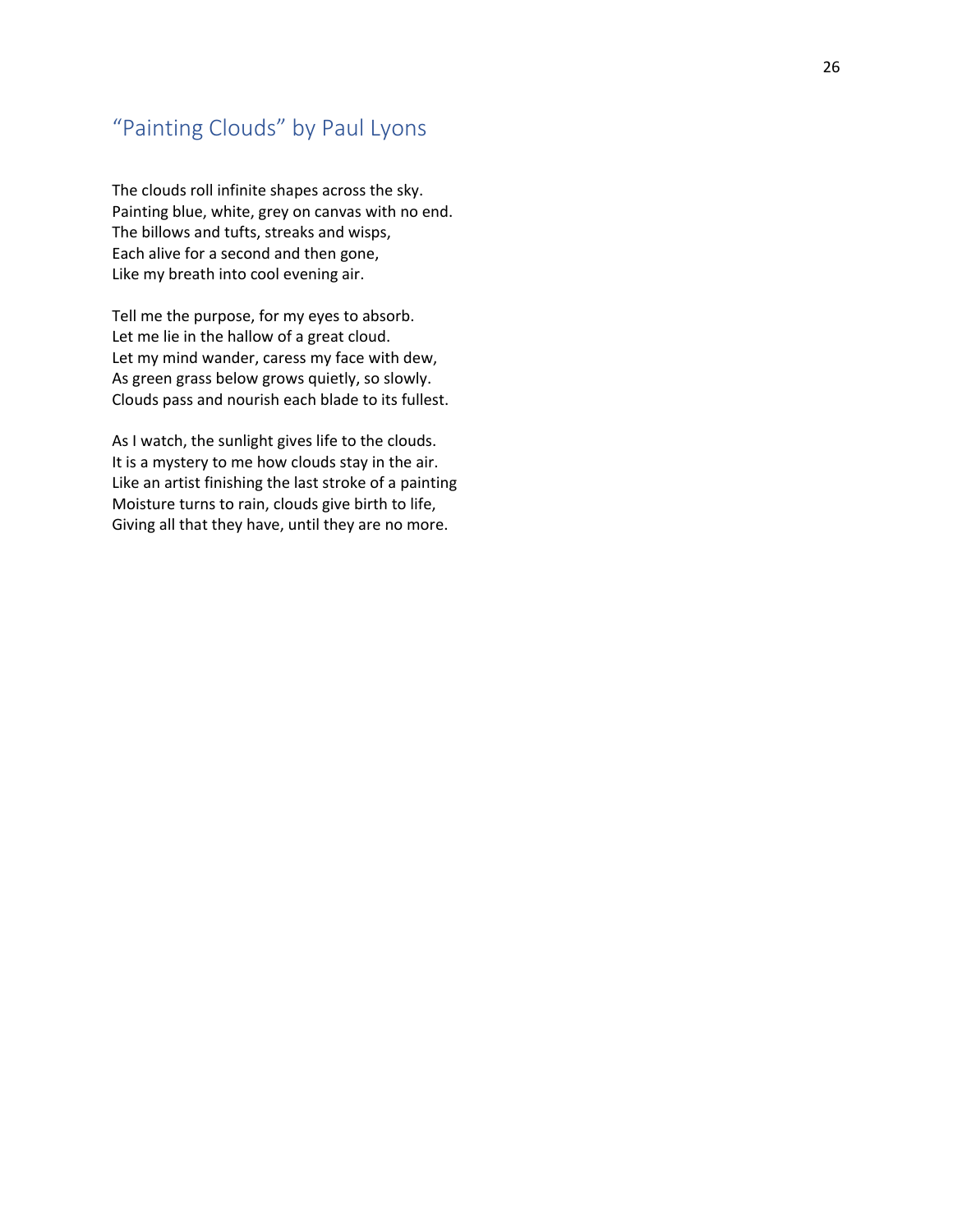#### <span id="page-26-0"></span>"Concrete Poem #2—Transformation" by Penny Mc Donald

Division.hate.conflict.impasse.inthestreets.quarantine.family.TheCapitol.defund.nonviolent.violent.homi cides.homelessness.policeunions.FirstAmendment.protest.resist.advocate.staysilent.ignore.counterprot est.Covid19.abandoned.hydroxychloroquinebleach.masks.sixfeet.vaccines.mybody.socialjustice.misinfor mationdisinformation.information.dismantlingsystemicracism.BlackLivesMatter.SayherName.ProudBoys .shame.science.hope.hopelessness.immigration.kidsincages.distancelearning.returntoschool.worriedpar ents.schoolboards.angryparents.disproportionatelyaffected.artmusicliteraturetheatredance.ourcommo nhumanity.horror.theWall.mean.caring.yearning.death.healing.NativeAmerican.historynowfuture.small businessesrestaurants.frontlineworkers.uncertainty.gratitude.risk.nursedoctorjanitorclerk.Getoutthevot e.suppression.womenleading.womenlosing.childcare.MeToo.infrastructure.teenagerwithassaultrifle.righ t.independent.left.bipartisan.whoknowswhat.unity.representation.Blitzer.Carlson.LGBTQ+.sadness.ange r.globalrespect.blunder.fragility.ParisClimateAgreement.onoffon.timerunningout.pretend.survive.langui sh.flourish.familyseparation.ashamed.oblivious.SecondAmendment.guns.guns.guns.unemployment.eco nomicfairness.enablingwhitesupremacy.BuildBackBetter.knowledge.uncertainty.emotion.right.wrong.Tr ump.Bannon.Biden.Harris.conspiracytheories.crying.power.financialworry.loneliness.stressanxietydepre ssion.AsianPacificIslander.negotiation.filibuster.mybody.RoevWade.personalprivate.threatenerodeelimi nate.Nancy.Bernie.Liz.Folkswedonotknow.CRT.ignorance.fear.Mitch.McCarthy.Marjorie."Thecentercann othold."smokefire.116degrees.floodsislandscoasts.denial.safetynet.poverty.inflation.The1619Project.Ja nuary6th."Ican'tbreathe." TRANSFORMATION Breathe deeply. This isn't us. This can't be us. Opportunity. Our souls. Who am I? What do I stand for? Reflection. Calm. Bravery. Courage. Strength. Individual. Collective. Conscience. Civility. Compassion. Caring. Connection. Who are we? Integrity. Morality. Empathy. Fairness. Common sense. Intellect. Will. Behave. Be nice. Do your part. Dream. Stand up. Reach out. Boundaries. Intellectual emotional. Read study listen learn. Understanding. Dialogue. Debate. More debate. Decision. Resilience. Progress. Perseverance. Yes No maybe. Forward back. What if. "Try, try again." Get to yes. Collaborate. Compromise. Create. Shared problems shared solutions. "A more perfect Union." The United States. Unity. "We can be. Be and be better. For they existed." Senator McCain, Justice Ginsburg, General Powell.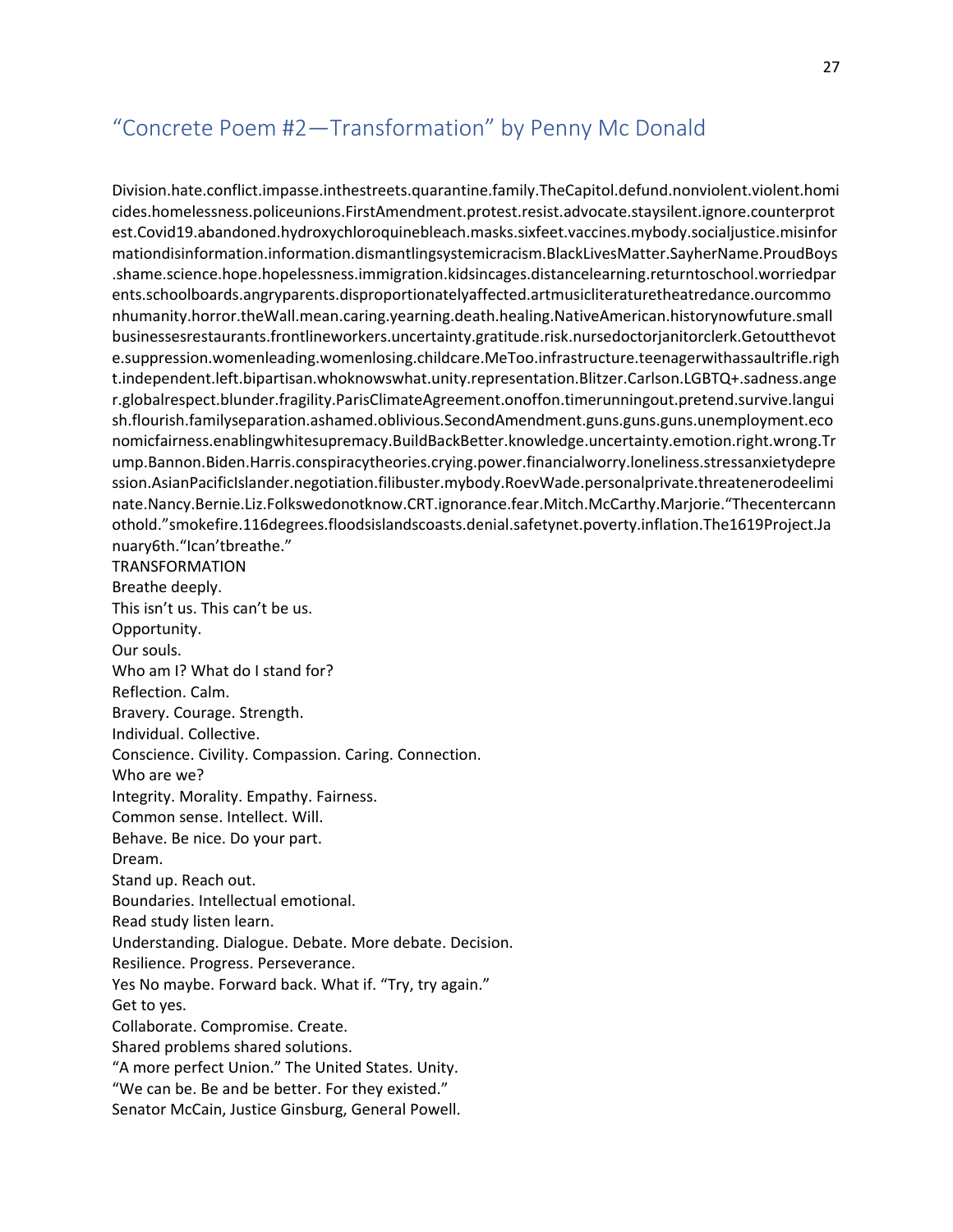Rights. Mine yours theirs. "It bends toward justice." Reimagine. Repair. Reform. Remedy. Rethink. Respect. At the table. Talk it through work it out. Thoughtful words kind words honest words. "Beauty is truth, truth beauty." The Constitution. Balance of power. One step forward. Baby steps. Giant steps. Marching. Running. Whistleblower. Investigation. Subpoena. Indictment. Testimony. Verdict. Accountability. Responsibility. I'm sorry. I see. I hear. I can do better. Leadership. Government. Corporations. The people.

Doing what's right. You and me and the other.

Health. Safety. Democracy. Mother Earth.

Elders. Wisdom. Role models.

Folks we do not know. "We shall overcome."

Policy. Action. Results. Equality. Equity.

"I too sing America."

Journalism.

Fact: Slavery.

Imagine.

Our children and grandchildren and their children's children...

Support for children of the pandemic. Now.

Education for their future. Their future, not our past.

Youth activism. Greta. Malala. X González.

Children, teens, young people we do not know.

Fact: Climate Change

Our beautiful world.

Pale blue dot.

Urgency.

Global responsibility. Everyone. All of us.

"There is always light, if only we're brave enough to see it. If only we're brave enough to be it." The greater good. The common good.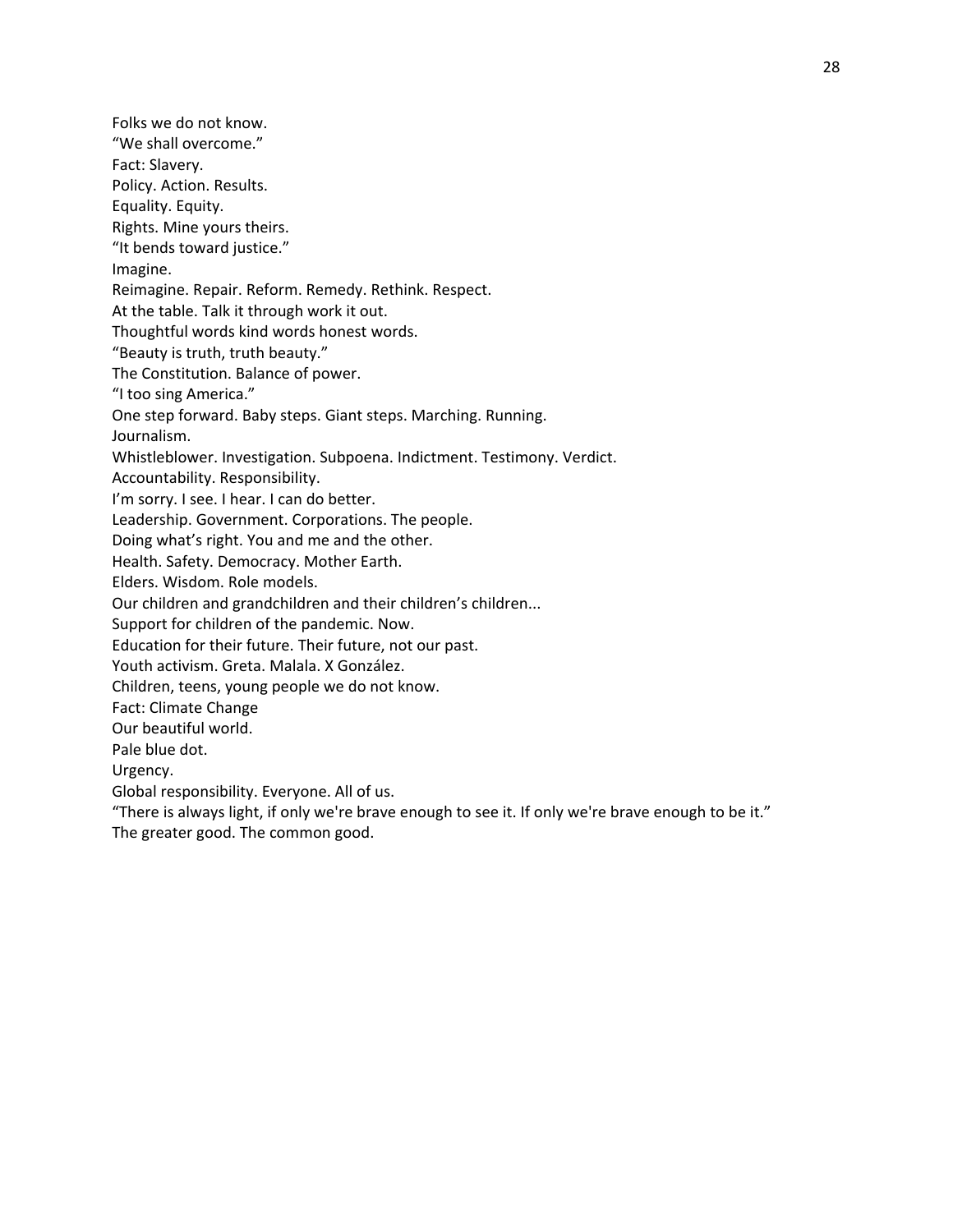#### <span id="page-28-0"></span>"Just Another Four-Letter Word…" by Linda Morris

This pandemic's had me cornered, I could hardly leave the room. But now I won't need therapy, I view the world through zoom.

My weekly girlfriend sessions That I so longed to resume, In person could not happen, But we meet each week on zoom.

Mandatory Happy Hours Help us dispel the gloom, Prost, Noroc, Santé Salud, We cheer ourselves on zoom.

Our backgrounds are what we decide, Tropic island or lagoon, Sometimes we choose to blur our mess We'll clean up after zoom.

The screen now dictates how we dress. We've learned which parts to groom We let our bottoms all hang out And dress our tops for zoom.

That I learned to speak Romanian, Is too much to presume. The teacher was so patient, But her hair turned gray on zoom.

Some students choose to hide their view In class and the chatroom I learned to speak to a black box In the brand-new world of zoom.

La langue française I also taught, To a woman who was doomed, She'll now survive in la Belle France Vive les leçons sur zoom.

We watched our grandkids do their best, To sing and play their tunes, We clicked the links sent by the schools, Missed nothing, thanks to zoom.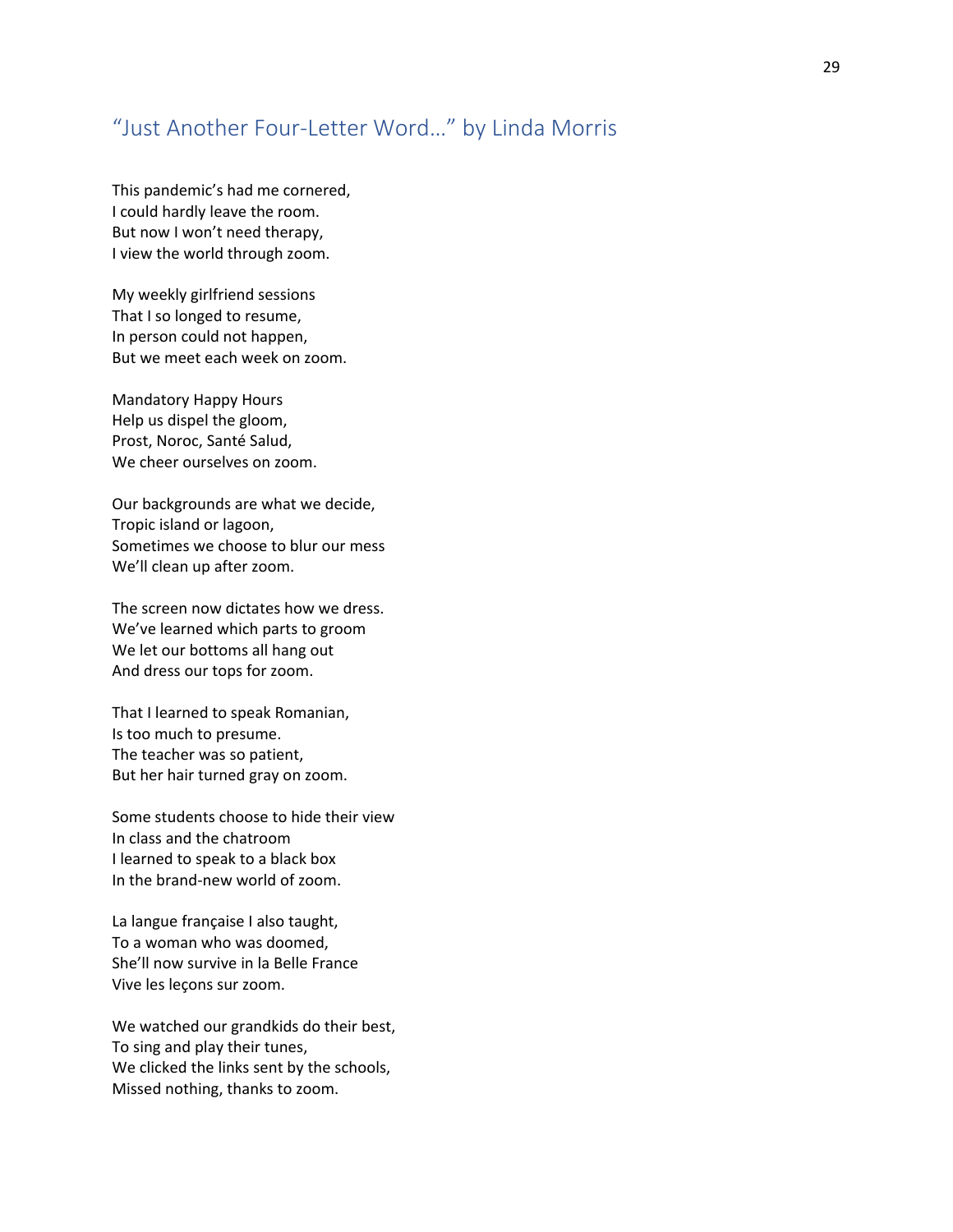We had a special Christmas Day And tech was such a boon, An ornament and mask exchange Which all took place on zoom

Bat Mitzvahs, birthdays, funerals, Loved ones who left too soon. The family marked these milestone dates Togetherness on zoom.

Our memoir members write their thoughts, One likes a nom de plume, On Tuesdays language reigns supreme, We read our lives through zoom.

Can I share the screen? Now who's the host? It's Terry, I assume. "Can you hear me now?" "No, please unmute." The lexicon of zoom!

My memoir friends are virtual Still not in the same room, I'd pass them on a street unseen Because they weren't on zoom

When this pandemic's been and gone, And in -person can resume, I might just say "No thank you. I prefer we stay on zoom."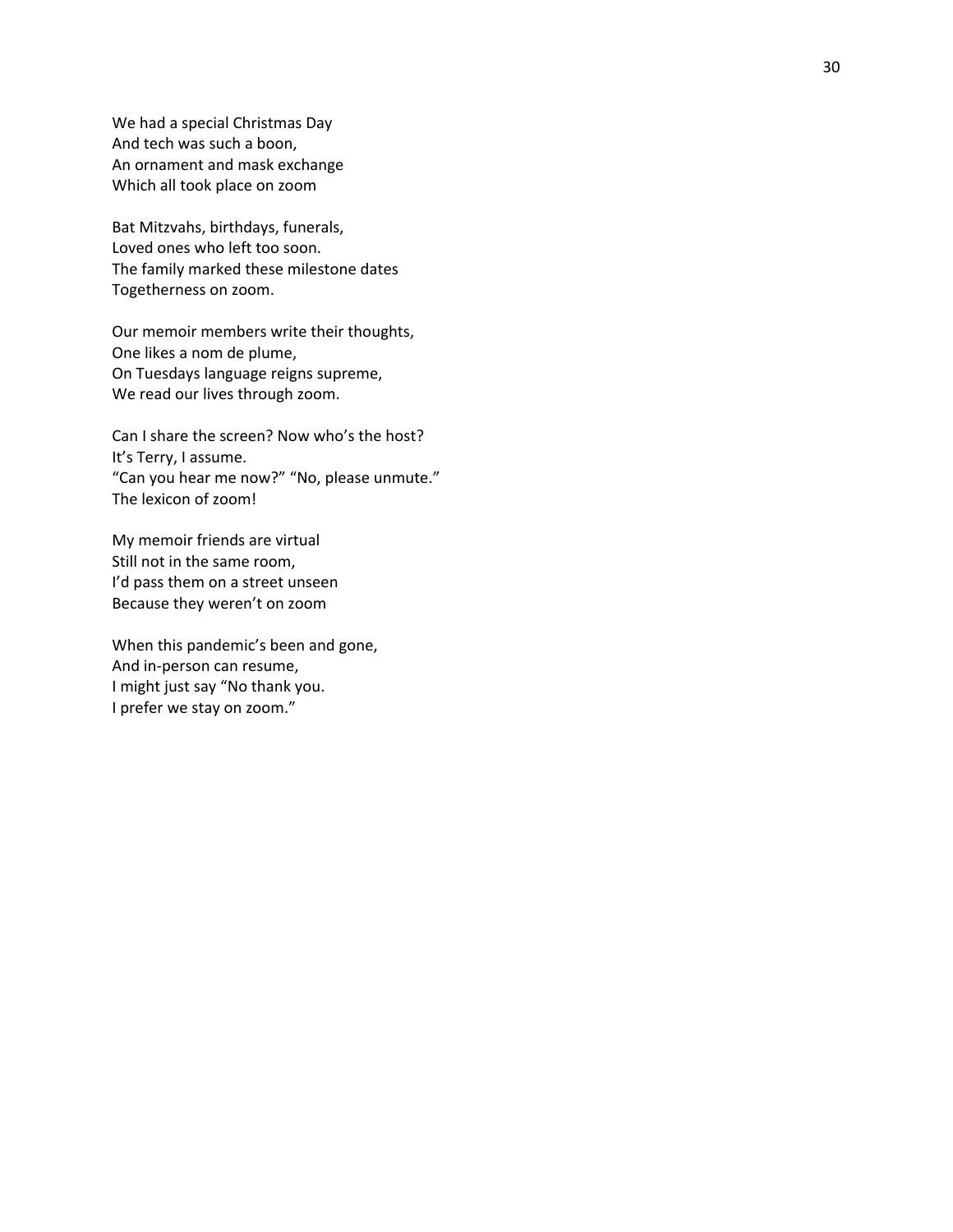#### <span id="page-30-0"></span>"Oregon Trees" by Stephen O'Connor

Walking with Sean here in Oregon has me looking for masts in the trees.

In my mind, re-rigging from storms on the coast, "This one lads will get us home soundly!" Natives and trappers mostly here then, David Douglas out finding firs of his own.

Not that I could go home any more, 30 years here on this coast.

Though it feels like these trees, ramrod straight, aligned, strong, Unfurling as one, could put the world on its heel, Catch and turn us back south round the horn…

Ten, Sean still holds my hand, and we steady ourselves. Not from the wind, down here just the sound in the trees, But him leaning over, on rocks, to face down a newt, Me oblivious, on a salty pitched deck

Back to the house now we go, driving slow, My little car straining,

The perfect mast up on the roof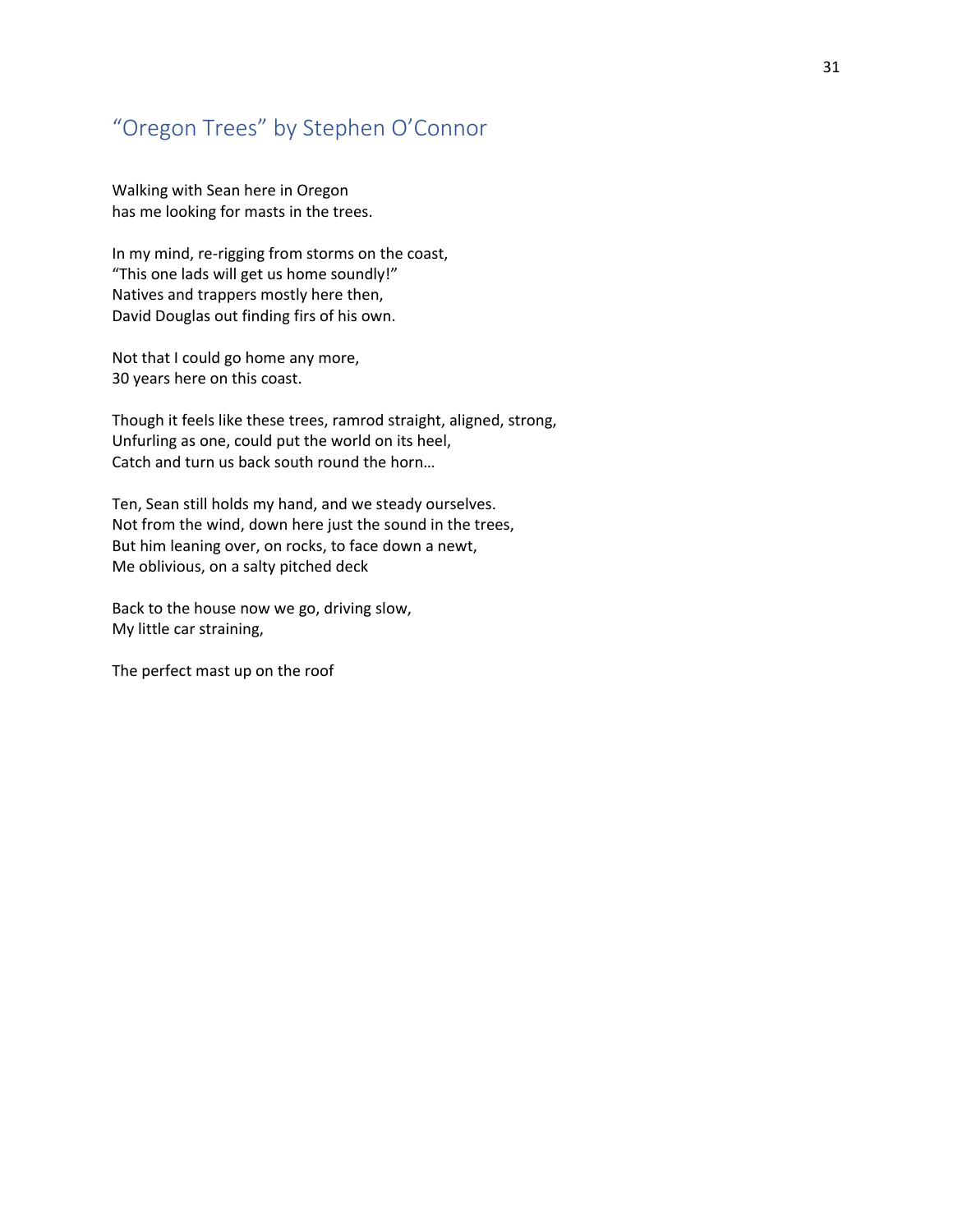#### <span id="page-31-0"></span>"Leaning on Crows" by Stephen O'Connor

I think we're relying too much on the crows.

Working, typing, outside in the Summer, you get used to the "Oy!" of the caws of the crows. Top-tier security escorting some hovering threat onto nextdoor back yards.

But this morning our hens were all over the place, Two missing, the rest all a mess, The brief step outside in the March morning sun, a regret.

While investigating the fuss, The pull I felt to pivot and see The steady stare silent "hello" of a hawk at the top of a fir, quite far off, Had me thinking of senses, I've never considered before, Bird-brained me

But where were the crows?

The lower tiers, are all here the usual chorus, present, correct The jays and the junkos, the bird-feeder crews, Unfazed by clucks and nearby distress

Then later we saw, over the river, a parliament assembled in the trees Discussing, no doubt, ongoing arrangements, human relations, the hawk situation, Crowsnests unguarded, a minor concern, no eggs or chicks there yet, no need or cause for alarm or fuss. Two hundred Corvid, with things to discuss. A branch meeting.

Two days on, hens back in the roost.

None lost, a relief; really they're pets.

And an overnight stay on the lam for that one.

The one in the flock that can fly, and we guess got away,

from whatever swooped down that day.

I have my suspicions, but she knows, and would say, I suppose

"Perhaps we shouldn't lean quite so much on those crows"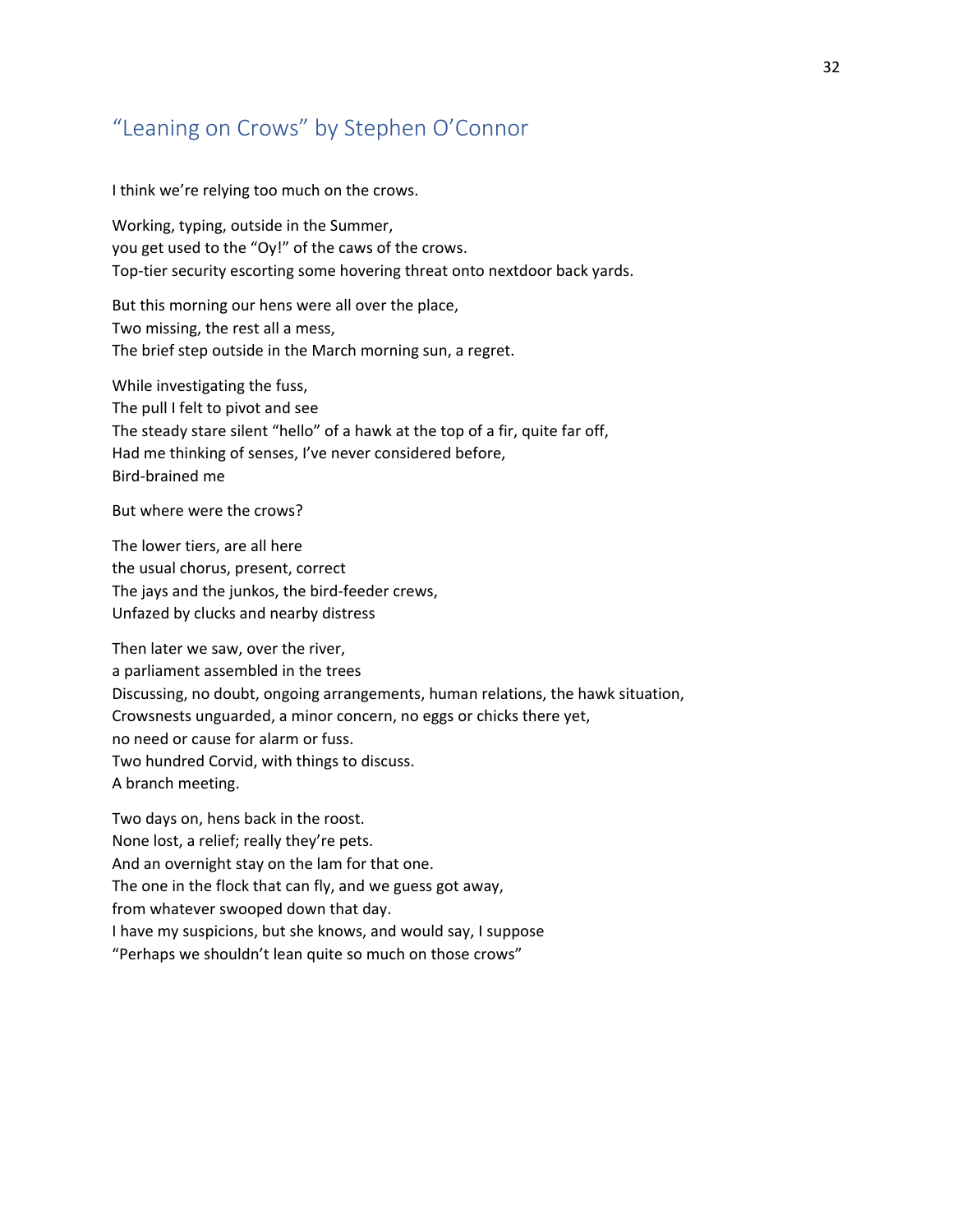## <span id="page-32-0"></span>"Yoga Class" by A. Peach Ortega

Mats cover the floor like a lopsided checker board all around strangers are trying to make the same shapes with their bodies. My legs and arms warm and I entrance myself with my own rhythmic breathing. Three dozen pairs of eyes directed towards the mirror but only one pair is fastened to me, I am amazed that I can bend and angle with such composure. My limbs stop trembling and I am calm, my mat becomes a small blue boat at sea the men and women on all sides are close enough that I can feel their breath but I pretend I am outside and that the ocean air is touching me.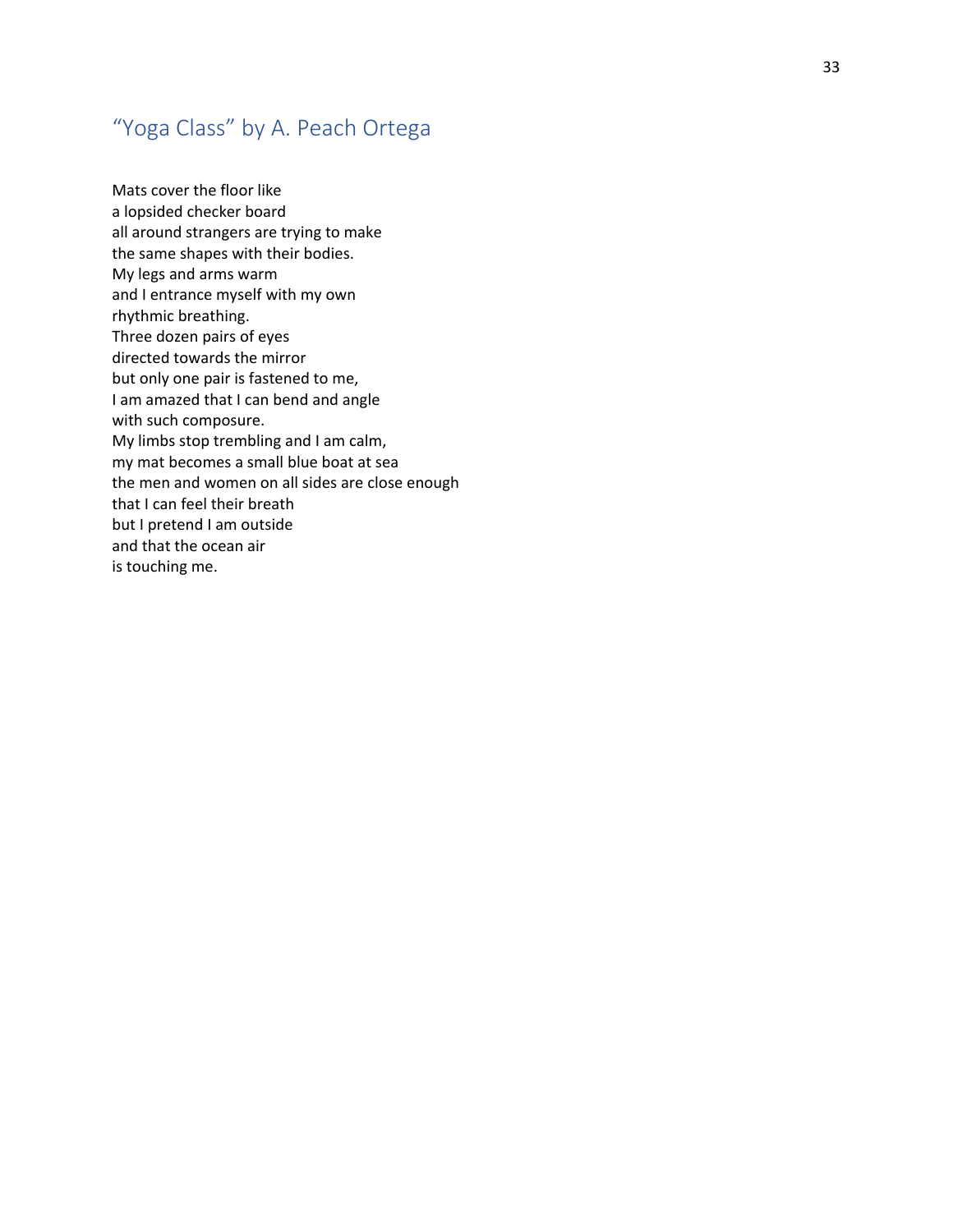#### <span id="page-33-0"></span>"Near Depoe Bay" by A. Peach Ortega

We drive placidly through long grass licked to peaks by the wind slanting tre es puffed with moss leaning over the highway. Sun on our pale skin baby sighing between the shadows. Mother tells us of a vine 100 years old not celebrating existence nor centennial achievement the vine does not fear death nor the elements, it is sure of itself.

Near the wetlands llamas peak over the hearty bushes encircled in sun white and brown, the crias close to their mothers.

We, all young prematurely confounded by time, elusive in essence time, unmoved for the sleeping baby, his young mother, the ancient vine.

At last we arrive at the sea sunset like a crown beginning and beginning again. Obedient time, all that matters is how it ends.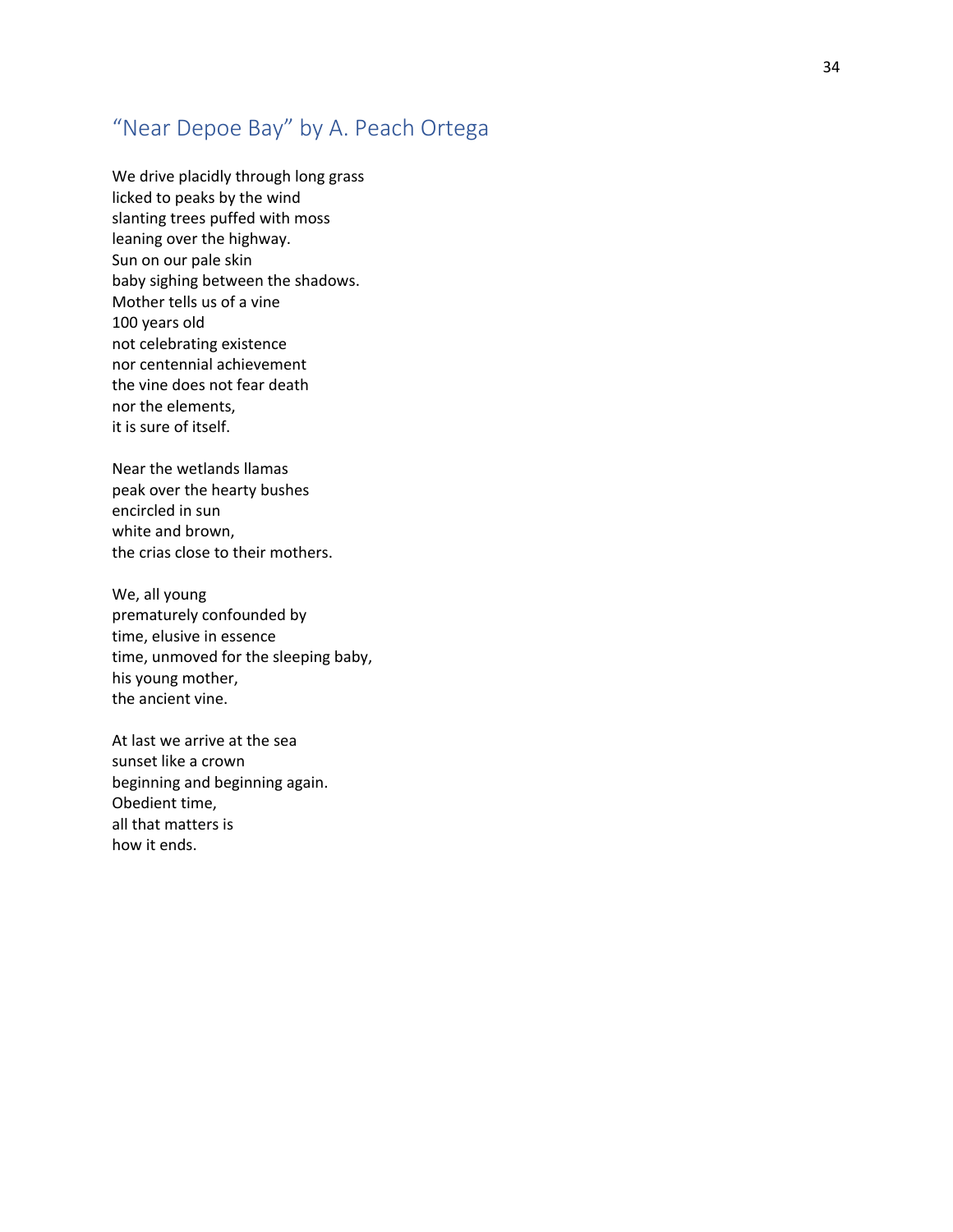#### <span id="page-34-0"></span>"Mother's Anguish" by Shelby Bell Rickert

Please God, Keep my soldier safe, My son, my brave young son! I'm proud he serves his country But wish the war was done.

Just yesterday, I held his hand As he walked by my side; The little boy with shining curls - His love and joy - my pride.

His shorts were changed to blue jeans As years rolled swiftly by. I watched him grow in splendor - The apple of my eye.

I saw him plan and hope and dream - Watched friendship turn to love. So now, I hope you'll keep him safe Dear Father, up above.

A SHAMEFUL waste of strong young men! What reason for this war??? How many lives will die for naught Dear Lord, before it's o'er???

What must we do? How can we know The wisest way to say - We don't believe in taking lives And that for peace we pray.

Our students wage their protests And their anger as they shout; But most of us just sit around Wond'ring what it's all about.

And as we sit and contemplate, And while we wonder why – We wait for all the answers And we watch our soldiers die!!!!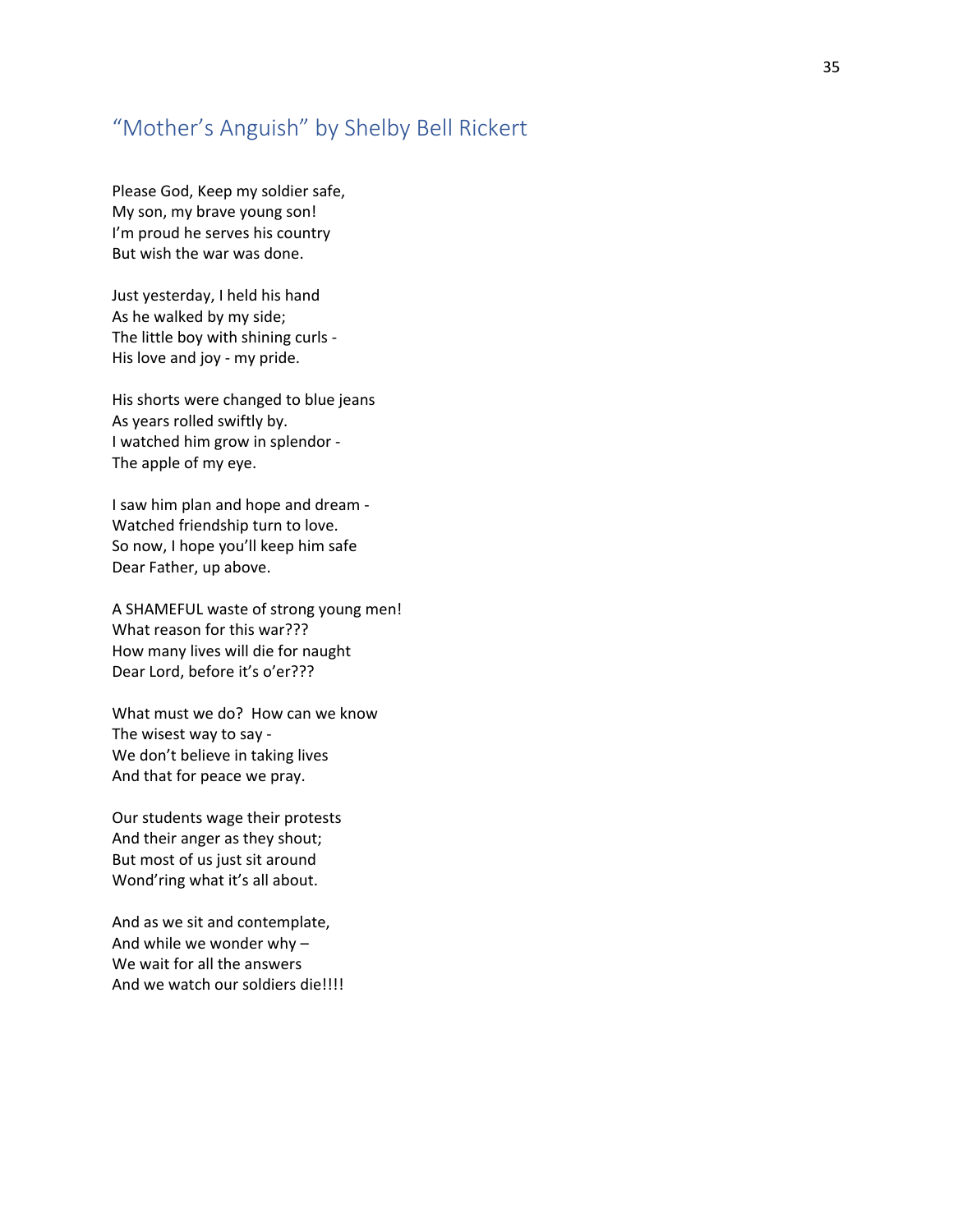#### <span id="page-35-0"></span>"You Are No Longer With Me" by LeeAnn Rooney

#### Be good.

Run, walk, crawl, to your snug destination, life is a thousand mile journey through light of day and darkness. You must be true to the animal within you, love all creations, the spiders, the snakes, the ticks and the worms. Love me if you can, but at least… remember the excitement of our first encounter. Tell others about your sadness, your madness, your seductive powers tell me about your unkind deeds, tell the world about the truth in your heart. I will un-tell my thoughts of you and my own despair. If only I had courage enough to say come home. Meanwhile life is for the living, man fights man, women love a child, some laugh, some cry, without regret or concern. As the sun shines on meadows and rain falls on rocky cliffs so the story repeats itself, your story and mine. Mountains wash away into sand and trees become forest, always dark. Meanwhile the wildebeest and terns migrate, going home. Hear them calling to each other – announcing their arrival. I arrive home. Home is lonely now, I am lonely, you are no longer with me.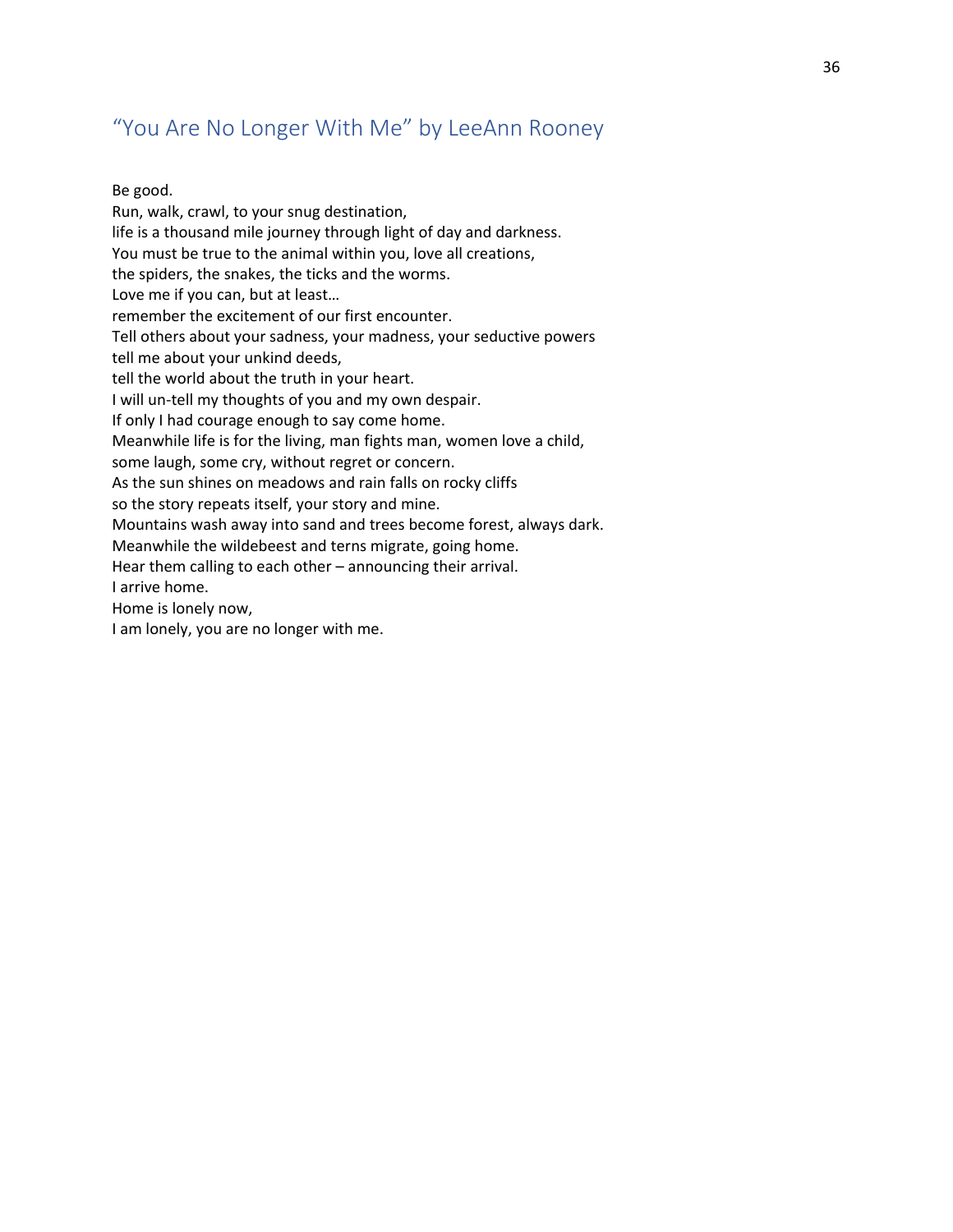#### <span id="page-36-0"></span>"Succulent Ornamentation" by Scot Siegel

When the virus finally mutates into a rain-soluble sugar, shrivels into non-matter, lifts off, and returns to the Fourteenth Century, let's socially isolate for one more day.

What shall we do? Let's fast and be gracious, be reverent for the stars that once saved us on the high seas and desert; and for the Moon's amorous pull and nourishing tug; and the Sun, too, because where would we be

without its stubborn light, which is not preserved for us, but for the Earth itself, such resplendence, of which we are an afterthought in a garden, some succulent ornamentation, an aberration, a beautiful blip in time.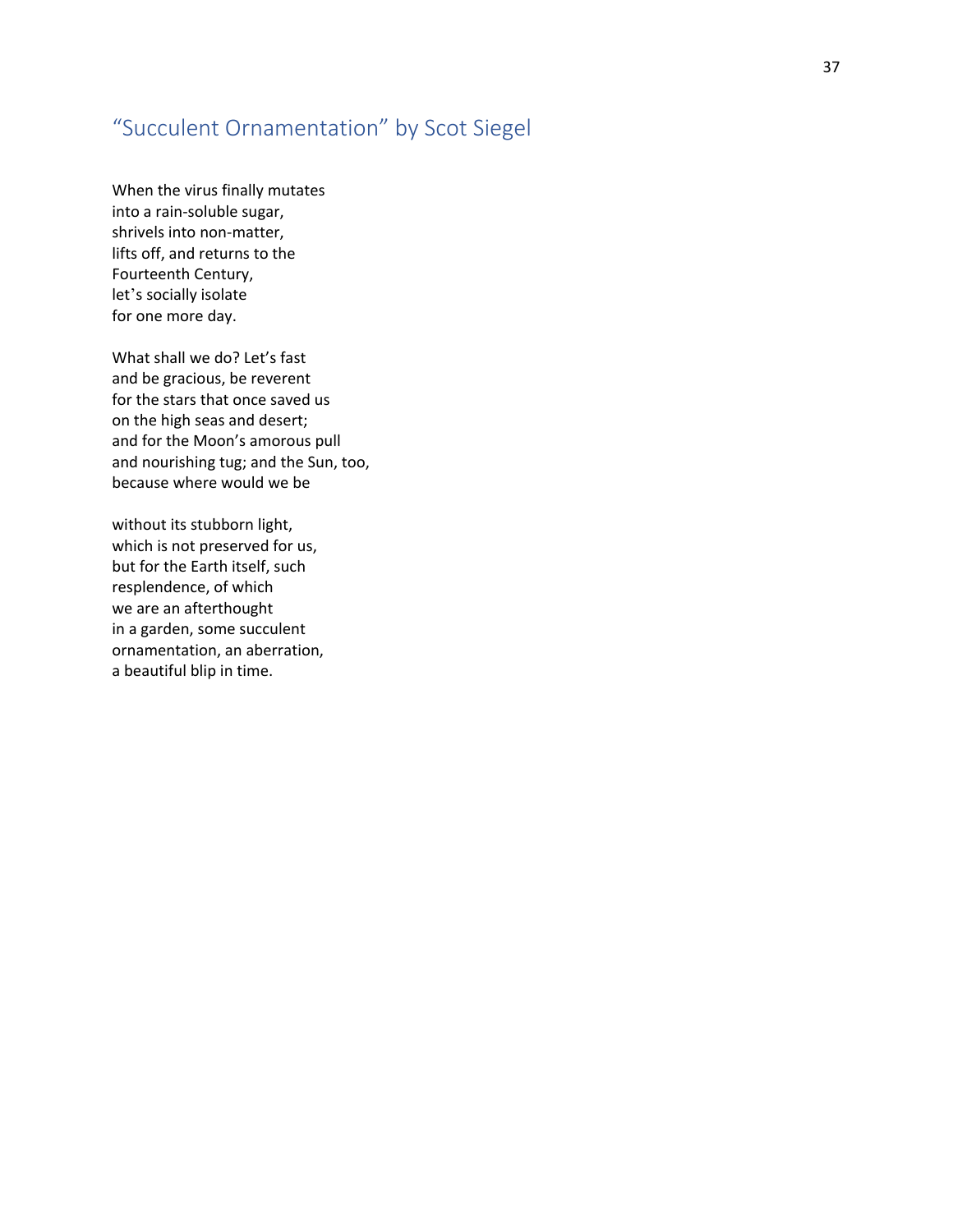## <span id="page-37-0"></span>"For A Moment" by Scot Siegel

No curve No smoke No drought No death -count No invisible threat No need for a mask No recoil from a hand that only wants Your touch Your tenderness Your breaking -bread Your heaven -sent Your wishes and gifts Your latent caress Your *shhhh* …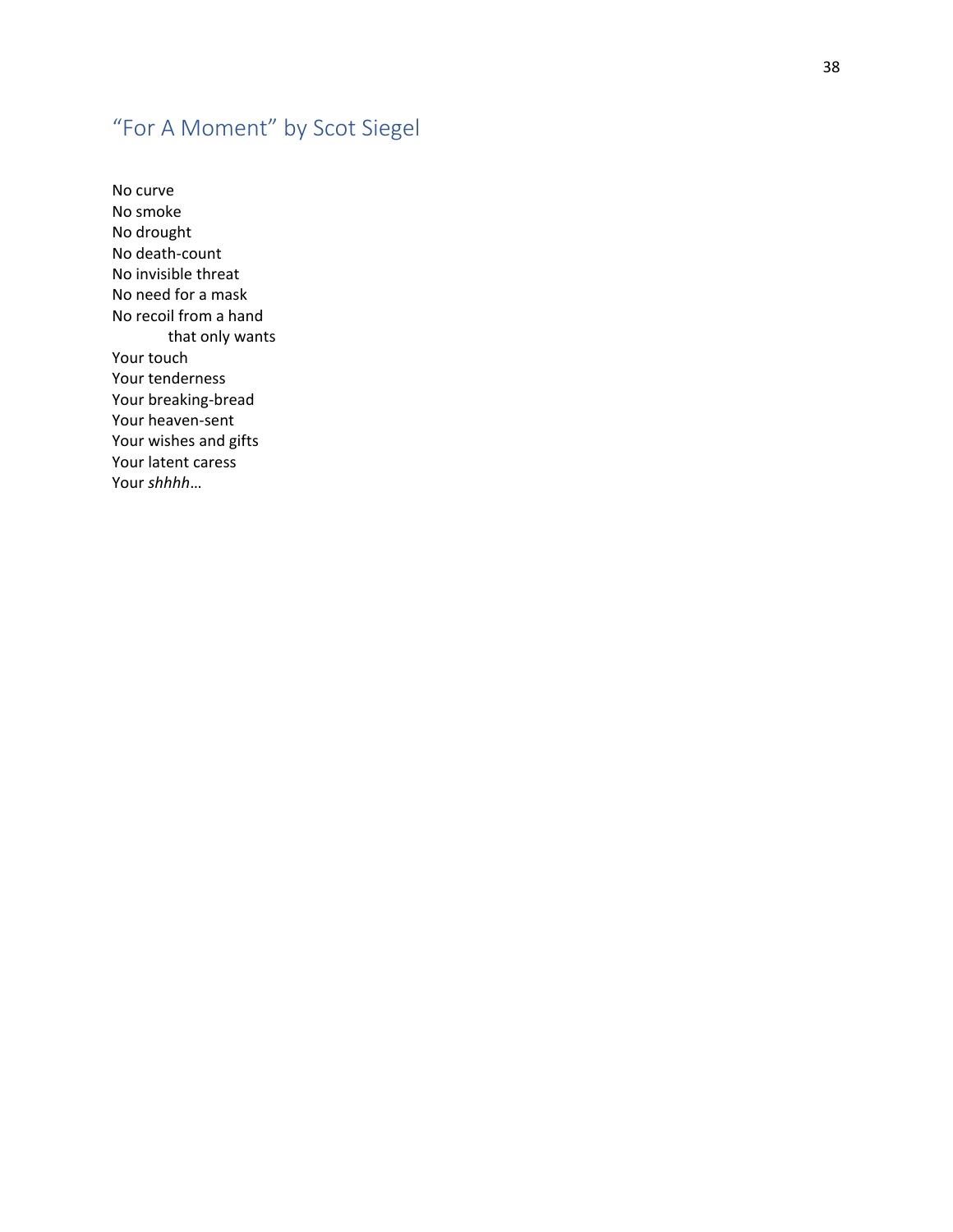#### <span id="page-38-0"></span>"CONSIDER LOVE" by Patricia (Patty) Waalkes

Consider Love And How It Is, Consider It; As All Things One, Adrift And Meeting, Coming Back Together.

Nothing Comes & Nothing Goes But That It Always Was. From Dust To Earth, To Risen Form, One Sigh Depletes No Other; A Cloud Is But Our Own In Passing, Celestial Breath Rehearsing Vespers.

All Fleeting Pulse, All Wind, Is But A Lisp Of Air That Gathers As It Quickens Limb And Bough In Me. For I Am Tree, I Am Stone, I Am Space And Moving Water Pooled & Filling From All Other.

We Become The Thing We Put To Heart; We Take On Light. Spirit, Wing. If There Be Separateness In Us, Distinction Or Disunion It Is In Looking Only— How We Look And In Whose Direction.

Consider Love And How It Is; I Ask No More Than That You Consider It.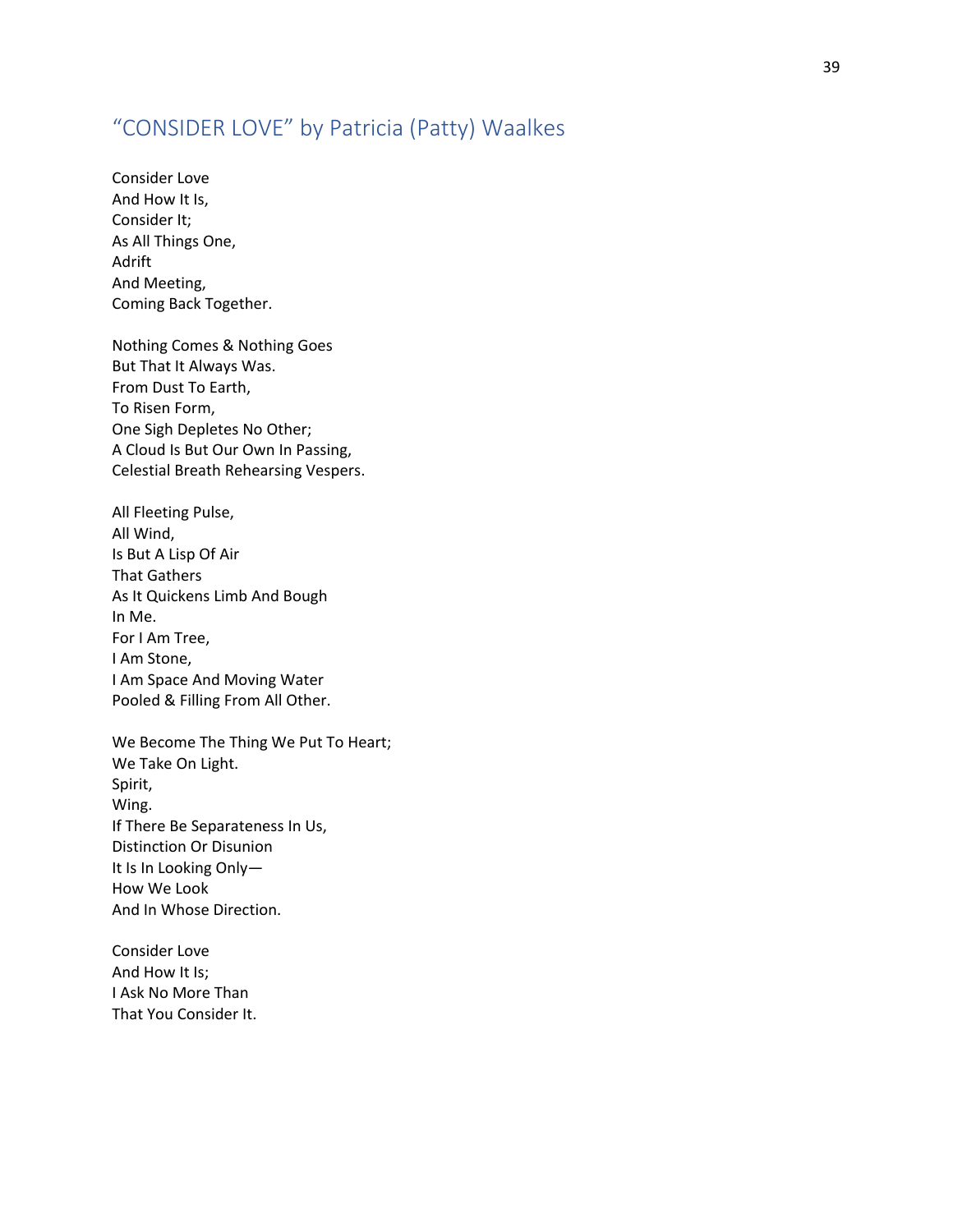#### <span id="page-39-0"></span>"AND SO IT IS TODAY" by Patricia (Patty) Waalkes

With Every Sun That Crowns The Dawn Upon The Melting Of The Stars, There Comes A Time For Laughter And For Whispers; A Time For Leaping And For Sitting Still. And So It Is With This Day. And So It Is Today.

With Every Tide That Ebbs & Rises Upon An Altered Stretch Of Sand, There Comes A Time For Bending And For Standing Firm; A Time For Going Forward And For Looking Back. And So It Is With This Day. And So It Is Today.

With Every Day That Mounts The Hills Upon The Shoulders Of The Wind, There Comes A Time For Meeting And For Parting; A Time For Holding And For Letting Go Of. And So It Is With This Day. And So It Is Today.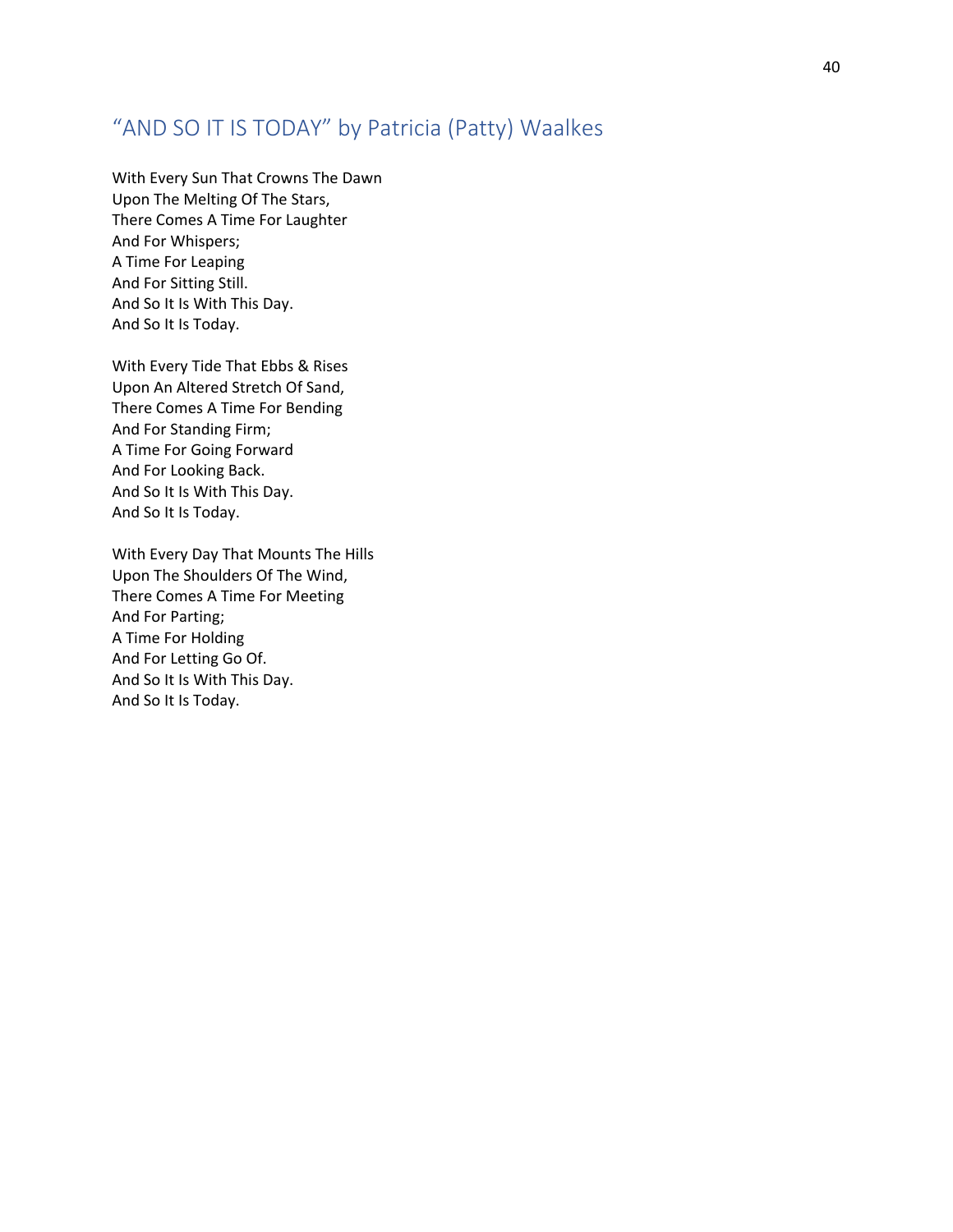#### <span id="page-40-0"></span>"Winter Eaves" by Daniel Weldon

There is something of an icicle Reaching down from the eaves In winter when the snow has bent In fingers formed of water seized By temperature and humidity

Is it prerequisite that it's just Warm enough to melt crystalline Water which then falls as rain From fingertips to ground; some of them Captured again, and, as such, constrained?

Tree branches which easily bear the weight of leaves must bend a knee To snow, succumbed to winter weight, Wilting, sloth -like, across the plane Introduce branch to root again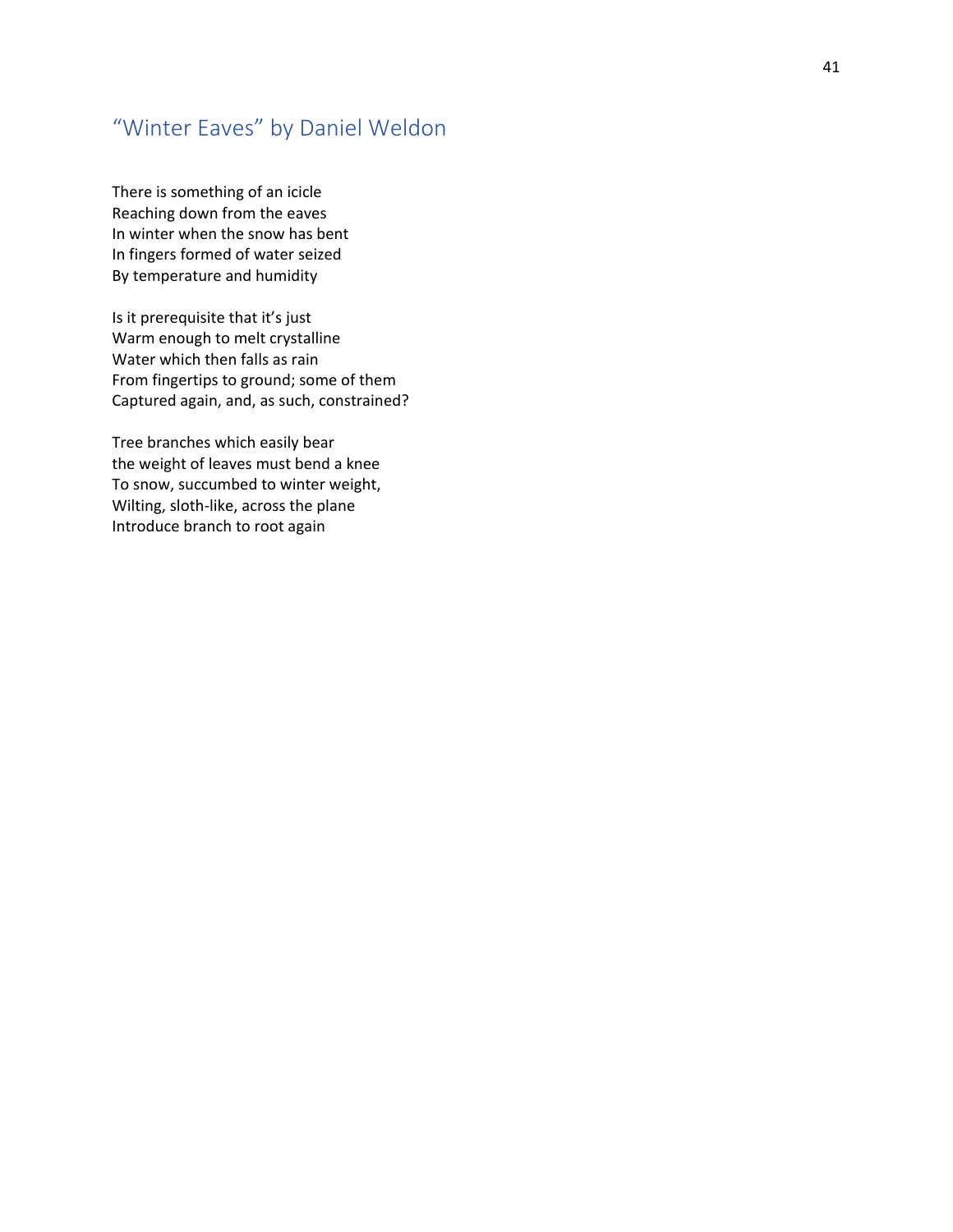#### <span id="page-41-0"></span>"THE WEIGHT OF AIR" by Daniel Weldon

The Rhodies are blooming It happens over the course Of maybe a day or two Like when the first goose takes flight And within a single beat of its wing The rest of the flock catapults into the air Beating and compressing hydrogen, nitrogen and oxygen Into stair treads which climb into the air Past my balcony over the fields Across miles of this nothing which I fall into as I trip and land scorpion Like absorbing pebbles and bits of glass Into my knees and the palms Of my hands from the street

How is it ... the air that lifts them on their Journey does nothing to soften my Sprawling landing and does nothing to Guide my foot away from the raised Asphalt, but it gently lifts these geese As perhaps water might me?

It is heavy to them? Do they feel the Weight of it passing under their bodies? And how can that be so When we, the goose and I Are made of the same stuff – roughly Equal in mass and density.

I feel the weight of my bed under me And slowly fall through it and Sift off to sleep. Dreaming of Rhodies Flipping the sun a pistil finger Knowing I appreciate their blooms Far more than a clear day Though transiently so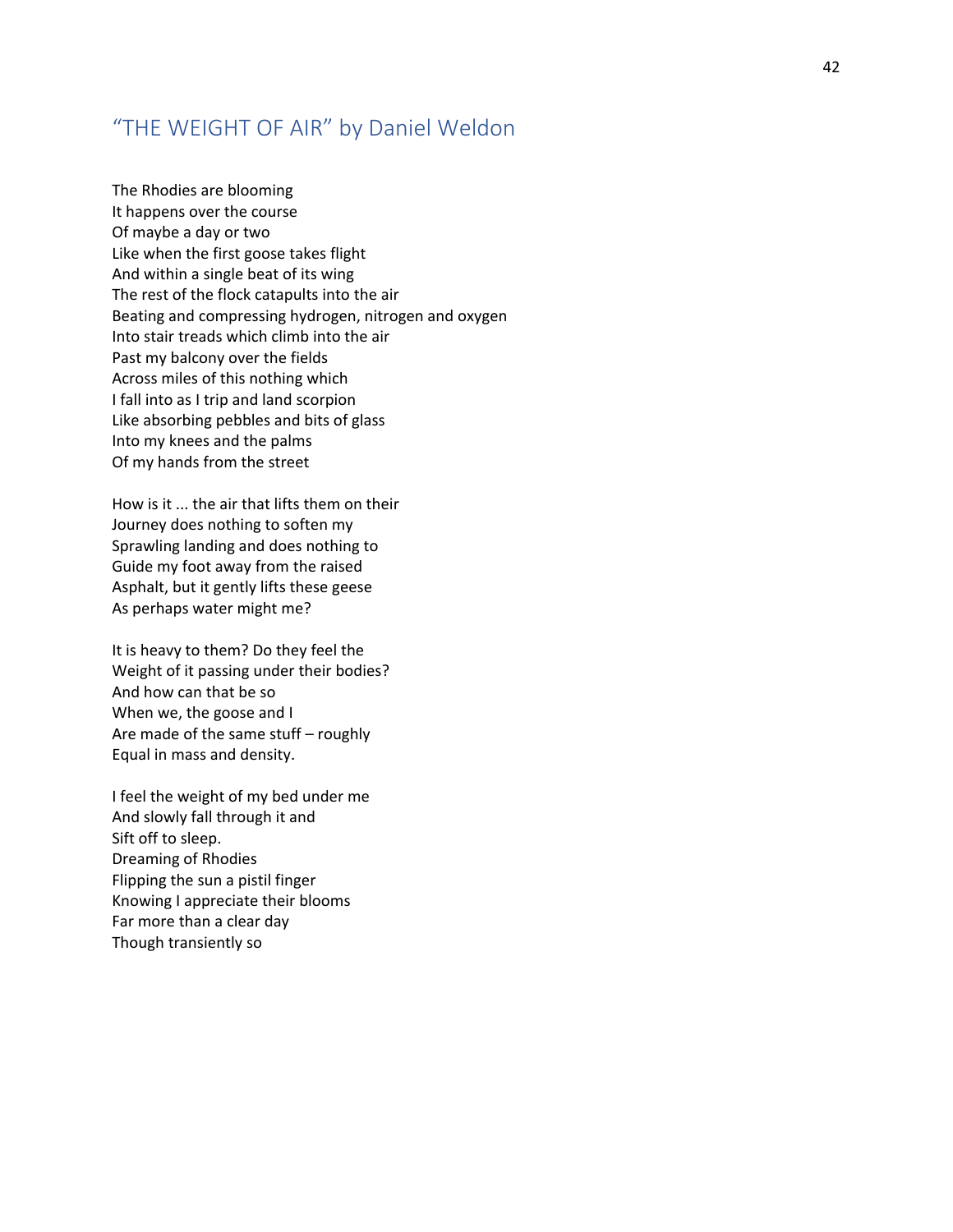#### <span id="page-42-0"></span>"Forever Love" by Kenneth Wulf

Lying supine, the Milky Way exposing a surfeit of stars Against a black-and-blue spilled-ink firmament, Reflections shimmer in a still-simmering Lake Isabella below, In the dark, a quality of anticipation sublimates at the surface, One life, or two, among many, so little, and still so much, A moment in shared recognition of wonder rises with the moon, And, this is my forever love

Sitting across a table filled with bright tertiary colored dishes, Crying Tiger crouches on the teal ceramic oval in front of me Though, I am already captured, in your eyes, and by your smile, While your essential equanimity disseminates calm about the place, Sunset casts a golden hue, and a notion of perfection drifts by, leaving only a tingling memento, And, this is my forever love

Standing on asphalt at a faded paint center line, Highland Grounds behind me, The late night air imprints a cooling sensation on my forehead, You, gone ahead, I pause, imagining the impression of your lips on mine for the first time, My heart pounds as you draw near, and I become acutely aware of the energy in the universe, In all of life, this quiet moment between us, a connection to something larger, I envision somewhere in some other instance, another pairing, like us, hopeful, smile, And, this is my forever love

Pressing my body in to yours in the tall grass, a faint whisper and sigh blend with foxtail, Quiet pervades, but for leaves fluttering among oak branches in sway in the midday breeze, Sunlight, having made its eight minute journey, fragments in a speckled caress of your skin, Chalk-like cirrocumulus clouds etch in rows on a southwestern azure slate, A bittersweet intuition swells in me, this place, this time, we two …all evanescence, Downslope somewhere, an eddy in the Boone River imitates our union in an aquamarine swirl, And, this is my forever love

Walking side-by-side, your hand in mine, now years shared between us, Under an overcast imbued, splintered sunlight sky, Floating at the dark water's edge, An accumulation of fallen leaves, Canary, amber, taupe, beige, co-mingle among the ripples, A solitary crimson heart-shaped blade makes a furtive reveal,

And, this is my forever love,

Still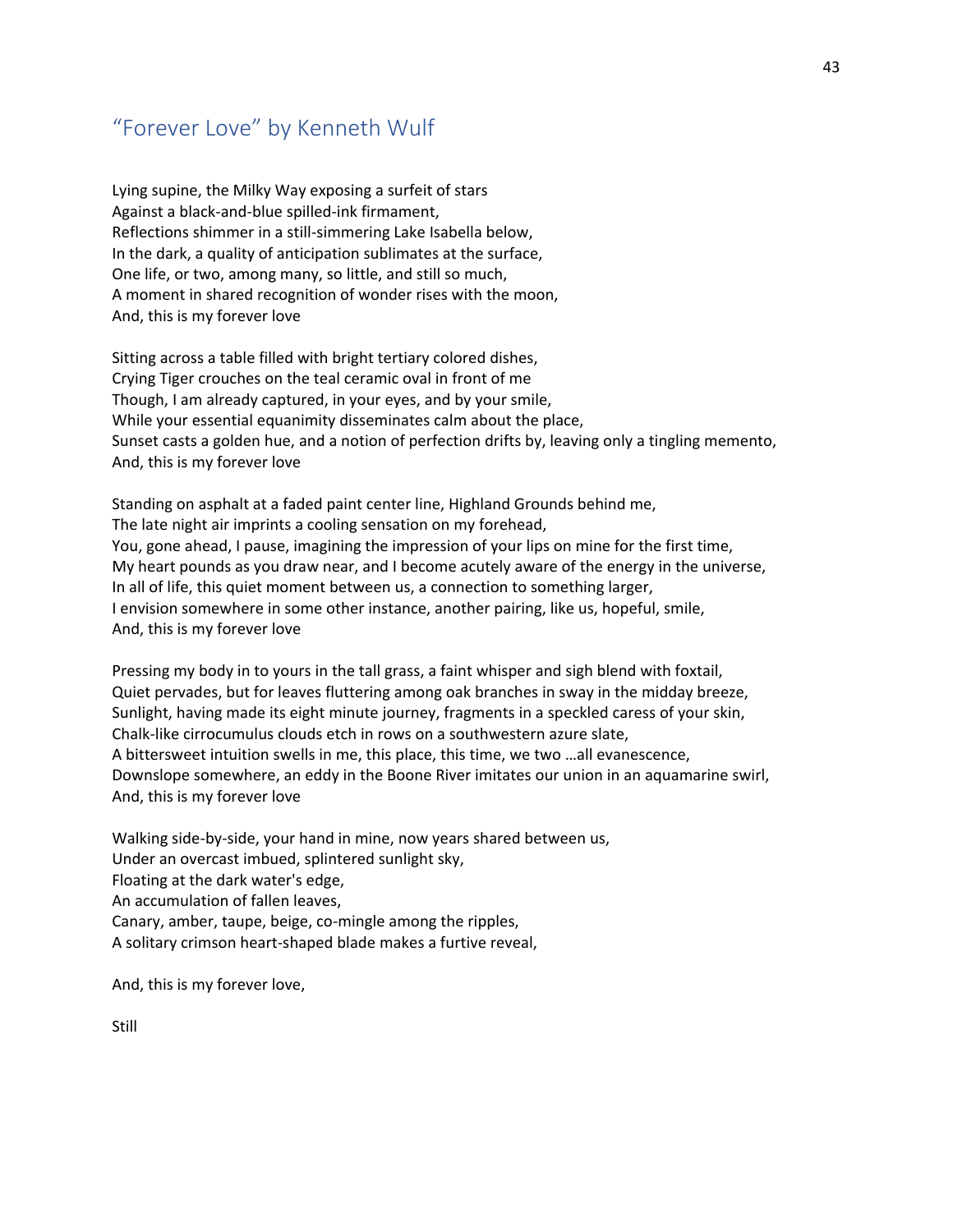## <span id="page-43-0"></span>"Life is Open" by 3 Hand Stephen

we are outside, looking in, and inside looking out. it feels as if everything is closed until further notice. but birds are singing, trees are talking, distant stars are shining **life is open all around us**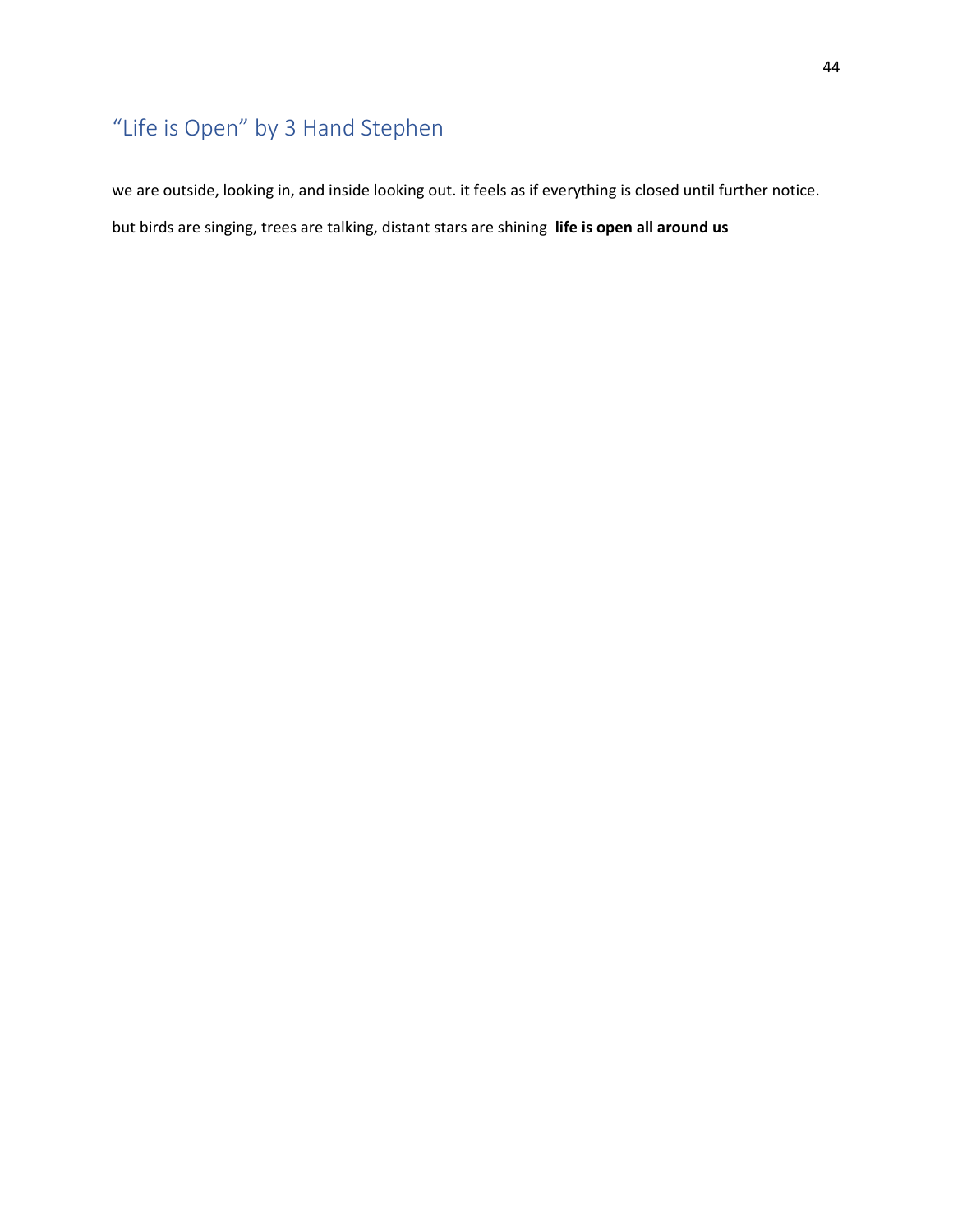## <span id="page-44-0"></span>"FLOATING AWAY" by Anonymous

Light and buoyant, Soap bubble floating On currents of air. Then, POP! I'm gone Without a trace.

Weightless, transparent. No gravity dragging My feet to the earth. I float off one day Melt into the sky.

Lighter than air, Helium -filled, No strings attached. I'm out there somewhere, And won't soon be back.